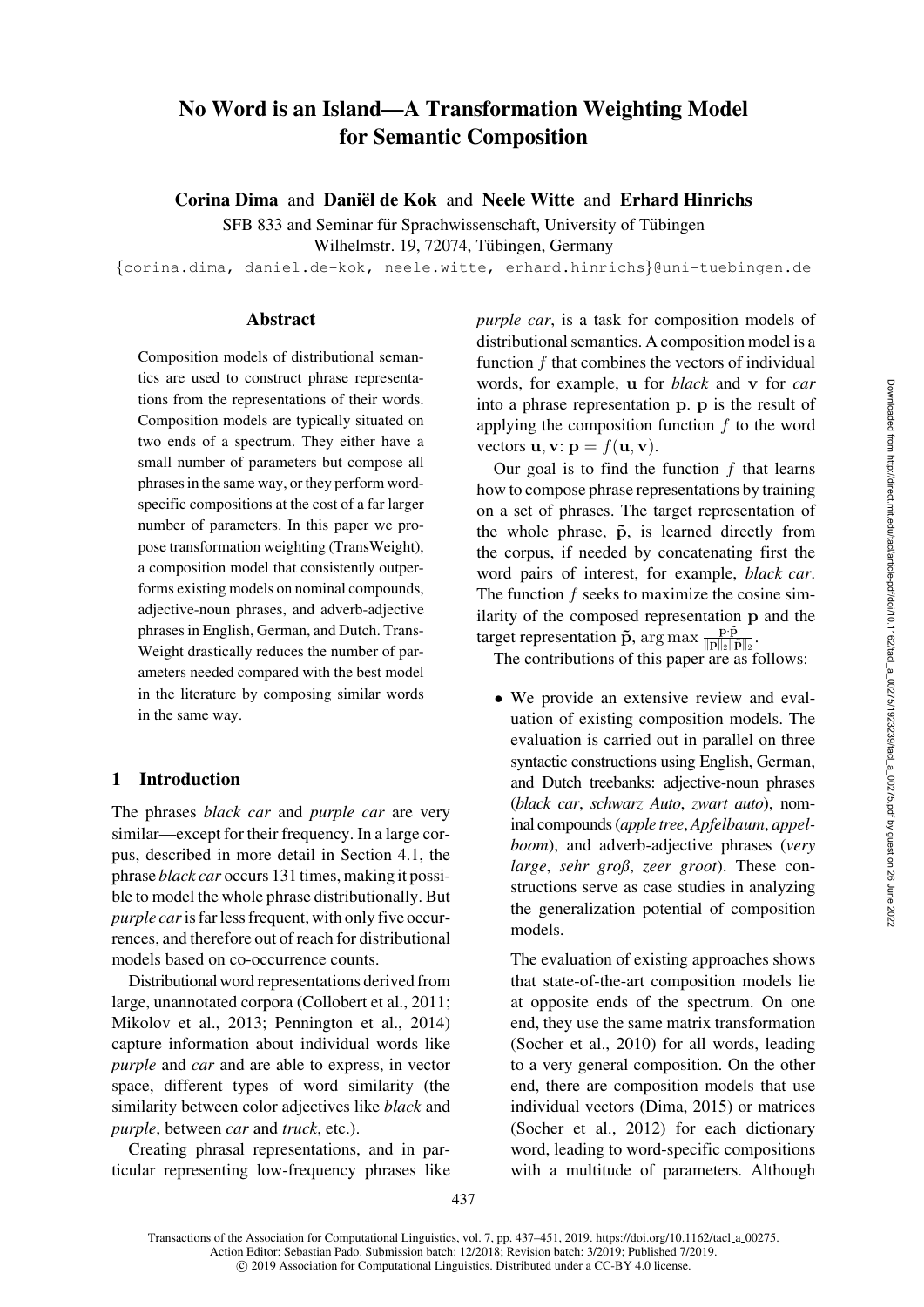the latter perform better, they require training data for each word. These lexicalized composition models suffer from the *curse of dimensionality* [\(Bengio et al., 2003](#page-12-2)): The individual word transformations are learned exclusively from examples containing those words, and do not benefit from the information provided by training examples involving different, but semantically related words. In the example, the vectors/matrices for *black* and *purple* would be trained independently, despite the similarity of the words and their corresponding vector representations.

- We propose *transformation weighting*—a new composition model where 'no word is an island' [\(Donne](#page-12-3), [1624](#page-12-3)). The model draws on the similarity of the word vectors to induce similar transformations. Its formulation, presented in Section [3,](#page-3-0) makes it possible to tailor the composition function even for examples that were not seen during training: For example, even if *purple car* is infrequent, the composition can still produce a suitable representation based on other phrases containing color adjectives that occur in training.
- We correct an error in the rank evaluation meth[odology proposed by](#page-12-4) Baroni and Zamparelli [\(2010](#page-12-4)) and subsequently used as an evaluation standard in other publications [\(Dinu et al.](#page-12-5), [2013](#page-12-5); [Dima, 2015\)](#page-12-1). The corrected methodology, described in Section [4.4,](#page-7-0) uses the original phrase representations as a reference point instead of the composed representations. It makes a fair comparison between the results of different composition models possible.
- We [provide reference TensorFlow \(](#page-12-6)Abadi et al., [2015](#page-12-6)) implementations of all the composition models investigated in this  $paper<sup>1</sup>$  and composition data sets for English and German compounds, adjective-noun phrases, and adverb-adjective phrases and for Dutch adjective-noun and adverb-adjective phrases.[2](#page-1-1)

#### <span id="page-1-2"></span>2 Previous Work in Composition Models

Word representations are widely used in modernday natural language processing. They improve the lexical coverage of NLP systems by extrapolating information about words seen in training to semantically similar words that were not part of the training data. Another advantage is that word representations can be trained on large, unannotated corpora using unsupervised techniques based on word co-occurrences. However, the same modeling paradigm cannot be readily used to model phrases. Because of the productivity of phrase construction, only a small fraction of all grammatically correct phrases will actually occur in corpora.

Composition models attempt to solve this problem through a bottom–up approach, where a phrase representation is constructed from its parts. Composition models have succeeded in building representations for English adjectivenoun phrases like *red car* [\(Baroni and Zamparelli,](#page-12-4) [2010](#page-12-4)), nominal compounds in English (*telephone number*; [Mitchell and Lapata, 2010](#page-13-4)) and German (*Apfelbaum* 'apple tree'; [Dima, 2015\)](#page-12-1), determiner phrases like *no memory* [\(Dinu et al., 2013](#page-12-5)), and for modeling derivational morphology in English (e.g., *re-*+*build*→*rebuild*; [Lazaridou et al.](#page-13-5), [2013\)](#page-13-5) and German (e.g., *taub* 'deaf'+*-heit* → *Taubheit* 'deafness'; Padó et al., [2016\)](#page-13-6).

In this section, we discuss several composition models from the literature, summarized in [Table 1.](#page-2-0) They range from simple additive models to multilayered word-specific models. In our descriptions, the inputs to the composition functions are two vectors,  $\mathbf{u}, \mathbf{v} \in \mathbb{R}^n$ , where *n* is the dimensionality of the word representation. **u** and **v** are the representations of the first and second element of the phrase and are fixed during the training process. In this work, the composed representation has the same dimensionality as the inputs,  $\mathbf{p} \in \mathbb{R}^n$ . This allows us to train the composition functions such that the composed representations are in the same vector space as the word representations.

Additive Some of the earliest proposed models were additi[ve models of the form](#page-13-4)  $\mathbf{u} + \mathbf{v}$  (Mitchell and Lapata, [2010](#page-13-4)). The intuition behind the additive models is that **p** lies between **u** and **v**. The downside of this simple approach is that it is not sensitive to word order: It would produce the same representation for *car factory* and *factory car*. This suggests that **u** and **v** should be weighted

<span id="page-1-0"></span><sup>1</sup><https://github.com/sfb833-a3/commix>, last accessed May 16, 2019.

<span id="page-1-1"></span><sup>2</sup><http://hdl.handle.net/11022/0000-0007-D3BF-4>, last accessed May 16, 2019.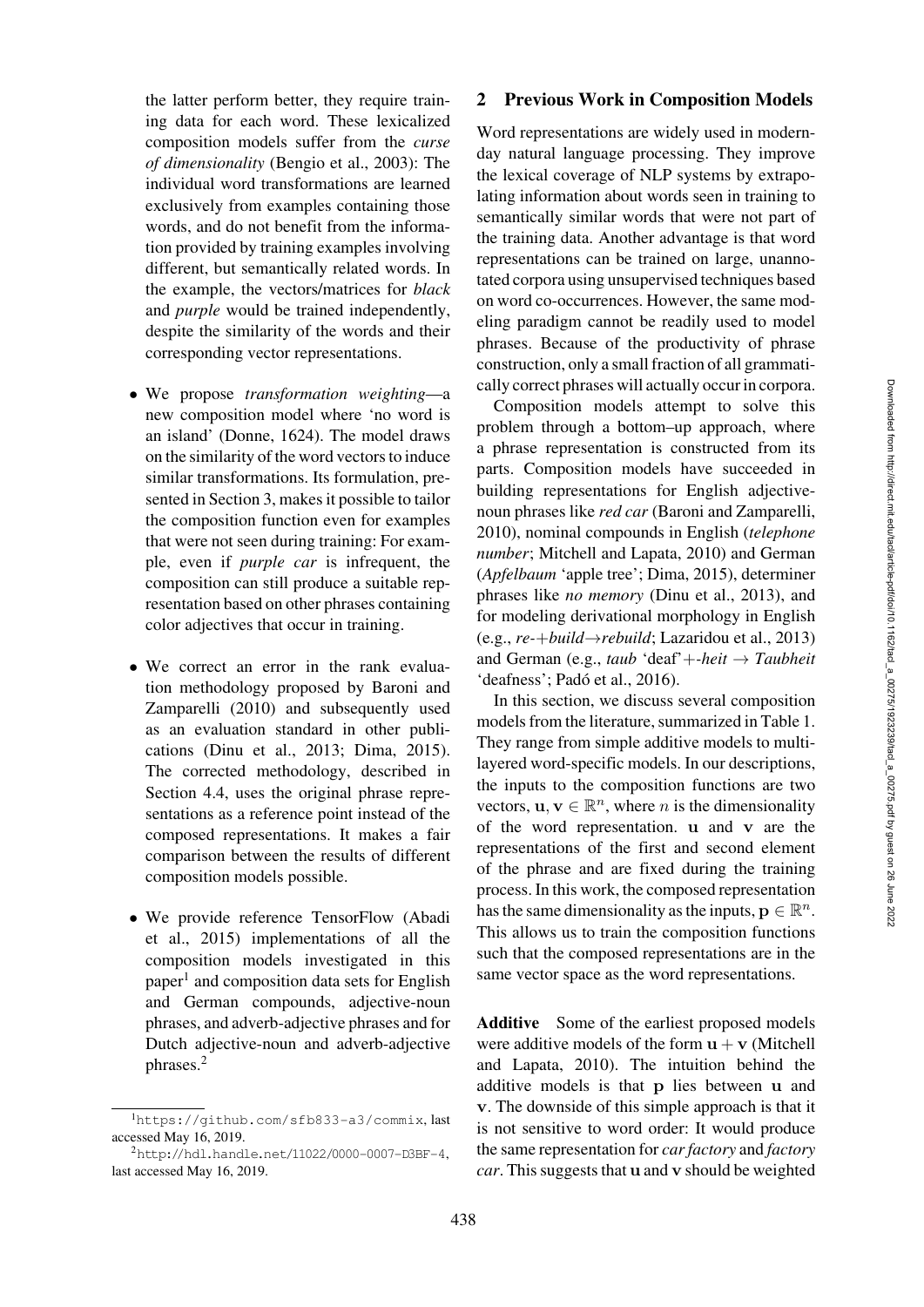| Name                                  | <b>Composition function <math>f</math></b>                                                                       |
|---------------------------------------|------------------------------------------------------------------------------------------------------------------|
| Addition (Mitchell and Lapata, 2010)  | $u + v$                                                                                                          |
| SAddition (Mitchell and Lapata, 2010) | $\alpha \mathbf{u} + \beta \mathbf{v}$                                                                           |
| VAddition                             | $a \odot u + b \odot v$                                                                                          |
| Matrix (Socher et al., 2010)          | $g(\mathbf{W}[\mathbf{u};\mathbf{v}]+\mathbf{b})$                                                                |
| FullLex (Socher et al., 2012)         | $g(\mathbf{W}[\mathbf{A}^v\mathbf{u};\mathbf{A}^u\mathbf{v}]+\mathbf{b})$                                        |
| BiLinear (Socher et al., 2013a,b)     | $g(\mathbf{u}^\intercal \mathbf{E} \mathbf{v} + \mathbf{W}[\mathbf{u}; \mathbf{v}] + \mathbf{b})$                |
| WMask (Dima, $2015$ )                 | $g(\mathbf{W}[\mathbf{u} \odot \mathbf{u}^{\mathbf{m}}; \mathbf{v} \odot \mathbf{v}^{\mathbf{h}}] + \mathbf{b})$ |

<span id="page-2-0"></span>Table 1: Composition functions from the literature. **u** and **v** are the word representations of the inputs. The results reported in Section [5](#page-8-0) use the identity function  $g(x) = x$  instead of a nonlinearity because no improvements were observed for these models using  $g = \tanh$  or  $g = \text{ReLU}$ .

differently, for example, using scaling:  $\alpha \mathbf{u} + \beta \mathbf{v}$ [\(Mitchell and Lapata](#page-13-4), [2010](#page-13-4)) or component-wise scaling:  $\mathbf{a} \odot \mathbf{u} + \mathbf{b} \odot \mathbf{v}$ .

Matrix [The Matrix model proposed by](#page-13-2) Socher et al. [\(2010](#page-13-2)) performs an affine transformation of the concatenated input vectors,  $[\mathbf{u}; \mathbf{v}] \in \mathbb{R}^{2n}$ , using a matrix  $\mathbf{W} \in \mathbb{R}^{n \times 2n}$  and bias  $\mathbf{b} \in \mathbb{R}^n$ .

Although the Matrix model is more powerful than the additive models, it transforms all possible **u**, **v** pairs in the same manner. This ''one size fits all'' approach is counterintuitive: One would expect, for example, that color adjectives modify nouns in a different way than adjectives describing a physical quality (*black car* versus *fast car*). A single transformation is bound to model a general composition that works reasonably well for most training examples, but cannot capture more specific word interactions.

FullLex The FullLex model<sup>3</sup> proposed by [Socher et al.](#page-13-3) [\(2012\)](#page-13-3) is a combination of the Matrix model with Baroni and Zamparelli's [\(2010\)](#page-12-4) adjective-specific linear map model. FullLex captures word-specific interactions using a trainable tensor  $\mathbf{A} \in \mathbb{R}^{|V| \times n \times n}$ , where |V| is the vocabulary size. **u** and **v** are transformed crosswise using the transformation matrices  $A^u$ ,  $A^v \in \mathbb{R}^{n \times n}$ . The transformed representations  $A^v u$  and  $A^u v$  are then the input of the Matrix model. Every matrix  $A<sup>w</sup>$  in the FullLex model is initialized using the identity matrix **I** with some small perturbations. Because  $I$ **u** = **u**, the FullLex model starts as an approximation of the Matrix model. The matrices of the words that occur in the training data are updated during parameter estimation to better predict phrase representations.

The FullLex model suffers from two deficiencies, caused by treating each word as an island: (1) The FullLex model only learns specialized matrices for words that were seen in the training data. Words not in the training data are transformed using the identity matrix, thereby effectively reducing the FullLex model to the Matrix model for unknown words. (2) Because the model stores word-specific matrices, the FullLex model has an excessively large number of parameters, even for modest vocabularies. For example, in our experiments with English adjective-noun phrases the FullLex model used ∼740 M parameters for a vocabulary of 18,481 words. The large number of parameters makes the model sensitive to overfitting.

The size of the FullLex model can be reduced by using low-rank matrix approximations for **A**<sup>w</sup> [\(Socher et al., 2012\)](#page-13-3). However, this variation only addresses the model size problem—it does not improve the handling of unknown words.

**BiLinear** The BiLinear model was proposed by [Socher et al.](#page-13-7) [\(2013a](#page-13-7)[,b\)](#page-13-8) as an alternative to the FullLex model. This model allows for stronger interactions between word representations than the Matrix model. At the same time, BiLinear has fewer parameters than FullLex, because it avoids per-word matrices. Socher et al.'s (2013a,b) goal is to build a model that is better able to generalize over different inputs. The core of the bilinear composition model is a tensor  $\mathbf{E} \in \mathbb{R}^{n \times d \times n}$  that stores d bilinear forms. Each of the bilinear forms is multiplied by  $\bf{u}$  and  $\bf{v}$  ( $\bf{u}^\intercal \bf{E} \bf{v}$ ) to form a composed vector of dimensionality d. Because the size of the phrase representation is  $n$ , in this paper we assume  $d = n$ . Each bilinear form can be seen as capturing a different interaction between **u** and **v**. The model then adds the vector representation computed using the bilinear forms to the output of a Matrix model.

<span id="page-2-1"></span> $3$ The name [Socher et al.](#page-13-3) [\(2012](#page-13-3)) propose for their model is MV-RNN. However, we found [Dinu et al.](#page-12-5) [\(2013\)](#page-12-5)'s renaming proposal, FullLex, to be more descriptive.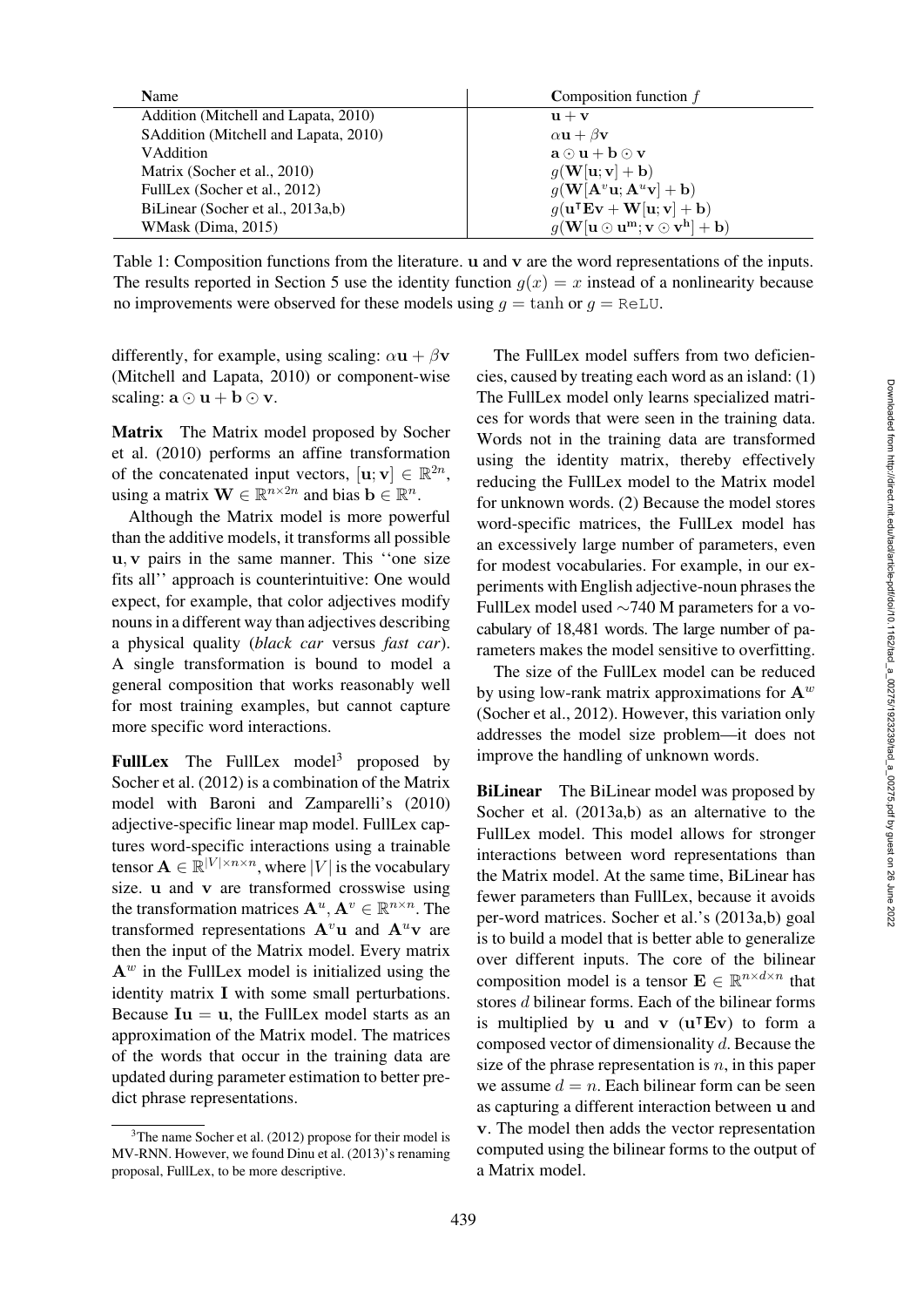The BiLinear model solves both problems of the FullLex model. It does not apply a fallback transformation for every unseen word, while at the same time drastically reducing the number of parameters. Unfortunately, in our composition experiments the BiLinear model fares generally worse than the FullLex model. Consequently, a strong argument can be made in favor of a model that learns information about specific words or groups of words.

WMask Another alternative that trains wordspecific transformations but uses fewer parameters than FullLex is the WMask model, proposed by [Dima](#page-12-1) [\(2015\)](#page-12-1). The reduction in the number of parameters is achieved by training, for each word, only two mask vectors,  $\mathbf{u}^m$ ,  $\mathbf{u}^h \in \mathbb{R}^n$ , instead of an  $n \times n$  matrix. The mask vectors are positional: If **u** is the vector for *leaf*, the first mask  $\mathbf{u}^m$  is used to represent *leaf* in phrases where *leaf* is the first word (i.e., *leaf blower*), while in *autumn leaf*, where *leaf* is the second word, the second mask,  $u<sup>h</sup>$ , is used. The trainable parameters are stored in two matrices  $\mathbf{W}^m$ ,  $\mathbf{W}^h \in \mathbb{R}^{|V| \times n}$ , where |V| is the size of the vocabulary.

The mask vectors  $\mathbf{u}^m$  and  $\mathbf{u}^h$  are initialized using vectors of ones, **1**, and allow the initial word representations to be fine-tuned for each individual composition. For words not in the training data WMask is reduced, like FullLex, to the Matrix model. In contrast to the FullLex model, which uses crosswise transformations of the input vectors,  $A^{\nu}$ **u** and  $A^{\nu}$ **v**, [Dima](#page-12-1) [\(2015\)](#page-12-1) uses direct transformations: **u**, the vector of the first word, is transformed via element-wise multiplication with its first position mask,  $\mathbf{u}^m$ ,  $\mathbf{u} \odot \mathbf{u}^m$ . The vector of the second word, **v**, is similarly transformed, this time using the second position mask,  $\mathbf{v} \odot \mathbf{v}^h$ . The transformed vectors are then composed using the Matrix model. We have experimented with both direct and crosswise application of masks. The direct application of masks, as proposed by [Dima](#page-12-1) [\(2015\)](#page-12-1), provided consistently better results than the crosswise application.

Although WMask uses fewer parameters, it still has a linear dependence to the number of words in the vocabulary,  $|V|$ . As in the case of FullLex, the masks only improve the composition of words seen during training and provide no benefit for similar words that were not in training.

Non-linearities Most of the models described in this section can be used with a non-linear activation function such as the hyperbolic tangent or ReLU [\(Hahnloser et al.](#page-12-7), [2000\)](#page-12-7).

We have experimented with these nonlinearities: Models performed far worse with  $q =$ ReLU, and there was no tangible improvement in model performance using  $q = \tanh$ .

We conjecture that a non-linearity is unnecessary because in our experiments the source and the target representations come from a vector space that was trained to capture linear substructures [\(Mikolov et al., 2013](#page-13-0)). The ReLU has the additional disadvantage that it cannot produce negative vector components in the target representation. The results reported in Section [5](#page-8-0) use the identity function,  $g(x) = x$ , for all the composition models in [Table 1.](#page-2-0)

Summary of the State of the Art Even though the BiLinear and WMask models attempt to address the shortcomings of the FullLex model, we will show in Section [5](#page-8-0) that FullLex is the best performer among the models summarized in this section. However, two crucial shortcomings of the FullLex still need to be addressed: (1) The FullLex model only learns specialized matrices for words that were seen in the training data; and (2) the FullLex model has an excessively large number of parameters. In the next section, we will propose a new composition model that effectively addresses both shortcomings and outperforms the FullLex model.

### <span id="page-3-0"></span>3 The Transformation Weighting Model

The premise of our model is that words with similar meanings compose with other words in a similar fashion. In theoretical linguistics, this insight has been captured by the notion of selectional restrictions. For example, color adjectives, such as *black*, *green*, and *purple*, combine with concrete objects, such as *apple*, *bike*, and *car*. A FullLex model composes *black*, *green*, and *purple* with the nominal head *car* with three different composition functions, treating each word as an island:

<span id="page-3-1"></span>
$$
\mathbf{p}^{black.car} = \mathbf{W}[\mathbf{A}^{car}\mathbf{u}; \mathbf{A}^{black}\mathbf{v}] + \mathbf{b} \quad (1)
$$

$$
\mathbf{p}^{green.car} = \mathbf{W}[\mathbf{A}^{car}\mathbf{u}; \mathbf{A}^{green}\mathbf{v}] + \mathbf{b}
$$

$$
\mathbf{p}^{purple.car} = \mathbf{W}[\mathbf{A}^{car}\mathbf{u}; \mathbf{A}^{purple}\mathbf{v}] + \mathbf{b}
$$

Because each adjective is transformed via a separate matrix—**A**black, **A**green, and **A**purple in Equation [1—](#page-3-1)such a model fails to account for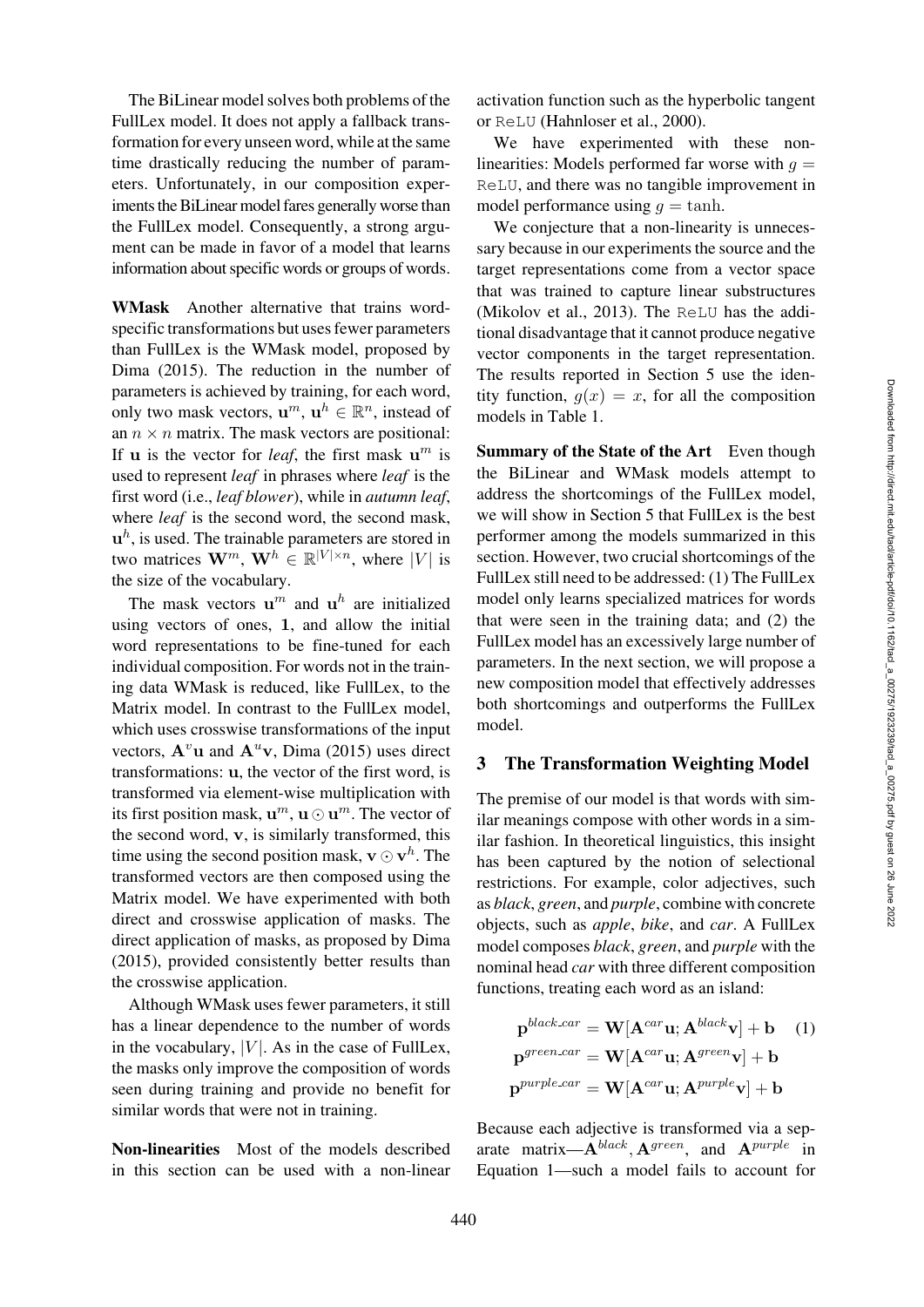the similarity of the lexical meaning of color adjectives. The same lack of generalization holds for the lexical meaning of concrete objects because their composition matrices are also completely independent of each other. A more appropriate model should be able to generalize over the lexical meanings of the words that enter phrasal composition.

Our proposed model, *transformation weighting*, addresses this issue by performing phrasal composition in two stages: a *transformation* stage and a *weighting* stage. In the transformation stage the model diversifies its treatment of the inputs by applying multiple different transformation matrices to the same input vectors. Because the number of transformations is much smaller than the number of words in the vocabulary, the model is encouraged to reuse transformations for similar inputs. The result of the transformation step is  $\mathbf{H} \in \mathbb{R}^{t \times n}$ , a set of t *n*-dimensional combined representations. Each row of  $H$ ,  $H_i$  is a combination the input vectors **u** and **v** parametrized by the i-th transformation matrix.

In the second stage of the composition process,  $H_1, H_2, \ldots, H_t$  are combined into a final composed representation **p**. We have experimented with several variants for combining the t transformations into a single vector.

#### 3.1 Applying Transformations

Our proposal takes a middle ground between applying the same transformation to each **u**, **v** (as in the Matrix case) and applying word-specific transformations from a set of  $|V|$  transformations (as in the FullLex case).  $t$ , the number of transformations, is a hyperparameter of the model. Setting  $t = 100$  transformations was empirically found to provide the best balance between model size and accuracy. We experimented with using between 20 and 500 transformations. Using fewer than 80 transformations resulted in suboptimal performance on all datasets. However, increasing the number of transformations to more than 100 only provided diminishing returns at the cost of a larger number of parameters.

The transformations are specified via a set of matrices  $\mathbf{T} = [\mathbf{T}^u; \mathbf{T}^v] \in \mathbb{R}^{t \times n \times 2n}$ , and the corresponding biases  $\mathbf{B} \in \mathbb{R}^{t \times n}$ , where *n* is the length of the word representation. We use Equation [\(2\)](#page-4-0) to obtain  $\mathbf{H} \in \mathbb{R}^{t \times n}$ [, where](#page-12-7)  $q = \text{ReLU}$  (Hahnloser et al., [2000\)](#page-12-7).

<span id="page-4-0"></span>
$$
\mathbf{H} = g(\mathbf{T}[\mathbf{u}; \mathbf{v}] + \mathbf{B}) \tag{2}
$$

The next step is to combine the information in **H** into a single output representation **p**, by weighting in the individual contribution of each of the transformations.

### <span id="page-4-2"></span>3.2 Weighting

We experimented with four different ways of combining the t rows of **H** into **p**. A first variation, TransWeight-feat, uses a weight vector  $\mathbf{w}^{feat} \in \mathbb{R}^n$  and a bias vector  $\mathbf{b}^{feat} \in \mathbb{R}^n$  to weight the individual features of each of the  $t$ transformed vectors. The weighted vectors are then summed. Each component of **p** is obtained via  $\mathbf{p}_c = \mathbf{w}_c^{feat} \left[ \sum_{c}^{t}$ t  $i=1$  $\left[\mathbf{H}_{i,c}\right] + \mathbf{b}_c^{feat}.$ 

Another weighting variation, TransWeighttrans, uses a weight vector  $\mathbf{w}^{trans} \in \mathbb{R}^t$  and a bias  $\mathbf{b}^{trans} \in \mathbb{R}^n$  to weight the t transformed vectors. Each  $\mathbf{p}_c$  is a weighted sum of the corresponding column of **H**,  $\mathbf{p}_c = \left[ \sum_{i=1}^{t} \right]$ t  $\frac{i=1}{i}$  $\mathbf{H}_{i,c}\mathbf{w}_i^{trans}$  $\Big] + \mathbf{b}_c^{trans}.$ 

A third variation, TransWeight-mat, weights the elements of **H** using a matrix  $\mathbf{W}^{mat} \in \mathbb{R}^{t \times n}$  and the bias  $\mathbf{b}^{mat} \in \mathbb{R}^n$ . The result of the Hadamard product  $W^{mat} \odot H$  is summed columnwise, resulting in a vector whose components are given  $\int \frac{t}{2}$  $(\mathbf{W}^{mat} \odot \mathbf{H})_{i,c}$ 

by 
$$
\mathbf{p}_c = \left[ \sum_{i=1}^{\infty} (\mathbf{W}^{mat} \odot \mathbf{H})_{i,c} \right] + \mathbf{b}_c^{mat}
$$
.

Although distinct, the three weighting procedures have a common bias: They perform a *local weighting* of the t rows of **H**. The local weighting means that the c-th component of the final composed representation,  $\mathbf{p}_c$ , is based only on the values in the c-th column of **H**, and does not integrate information from the other  $n - 1$  columns. As the results in [Table 3](#page-8-1) later in this paper will show, local weightings are unable to tap into the additional information in **H**.

In transformation weighting, TransWeight, we use a *global weighting* tensor  $\mathbf{W} \in \mathbb{R}^{t \times n \times n}$  and a bias  $\mathbf{b} \in \mathbb{R}^n$  to combine the elements of **H**. The weighting is performed using a tensor double contraction (:), as shown in Equation [\(3\)](#page-4-1).

<span id="page-4-1"></span>
$$
\mathbf{p} = \mathbf{W} : \mathbf{H} + \mathbf{b} \tag{3}
$$

In this formulation the  $c$ -th component of the final representation is obtained as  $\mathbf{p}_c$  =  $\sum_{n=1}^{\infty}$  $i=1$  $\sum$ t  $j=1$  $\mathbf{W}_{c,i,j}$ **H**<sub>j,i</sub>. The double dot product operation results in a global weighting because the entire matrix of transformations **H** is taken into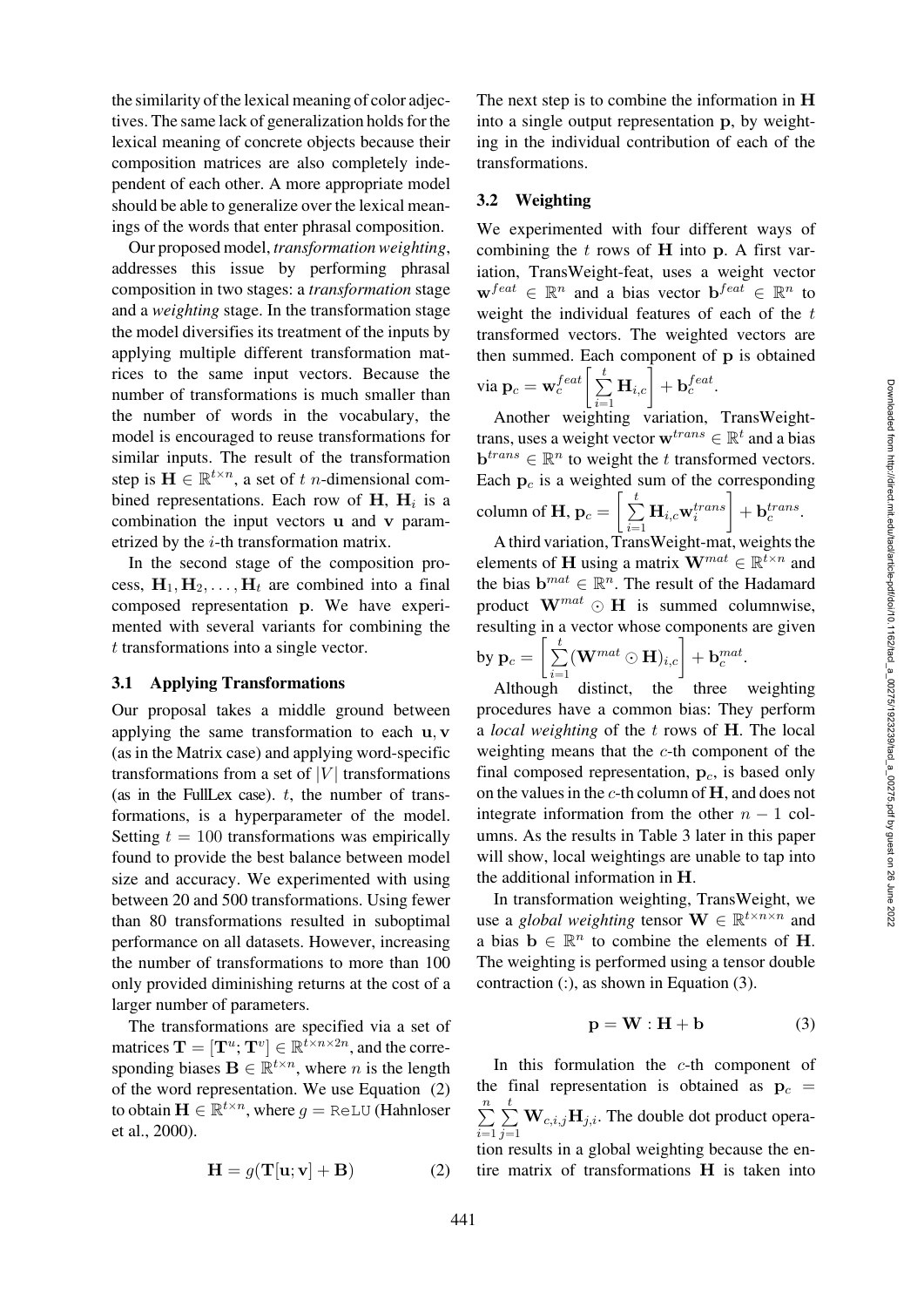account for each component of **p**, albeit using a component-specific weighting.

TransWeight addresses the shortcomings of existing composition models identified in Section [2.](#page-1-2) Because the transformation matrices are not wordspecific, the number of necessary parameters is drastically reduced. Moreover, learning to reuse transformations for words with similar vector representations is an integral part of training the model. This makes TransWeight particularly adept for creating composed representations of phrases that contain new words. As long as the new words are similar to some of the words seen during training, the model can reuse the learned transformations for building new phrasal representations.

### 3.3 Why is the Non-Linearity Necessary for Transformation Weighting?

As mentioned earlier, the models described in Section [2](#page-1-2) do not benefit from the addition of nonlinear activations. This poses the question of why a non-linearity is necessary in the transformation weighting model. When the non-linearity and biases are omitted, the transformation weighting model is:

$$
\mathbf{p} = \mathbf{W} : (\mathbf{T}[\mathbf{u}; \mathbf{v}])
$$
  
\n
$$
\mathbf{p}_c = \sum_{i=1}^n \sum_{j=1}^t \left[ \mathbf{W}_{c,i,j} \left( \mathbf{T}[\mathbf{u}; \mathbf{v}] \right)_{j,i} \right]
$$
  
\n
$$
\sum_{i=1}^n \sum_{j=1}^t \left[ \mathbf{W}_{c,i,j} \left( \sum_{k=1}^{2n} \mathbf{T}_{j,i,k}[\mathbf{u}; \mathbf{v}]_k \right) \right]
$$
  
\n(4)

**W**c,∗,<sup>∗</sup> is a matrix of component-specific weightings of the transformed representations  $T[u; v]$ . We replace **T** by a component-specific transformation tensor  $T^c = W_{c,*,*} \odot T$ :

$$
\mathbf{p}_c = \sum_{i=1}^n \sum_{j=1}^t \sum_{k=1}^{2n} \mathbf{T}_{j,i,k}^c[\mathbf{u}; \mathbf{v}]_k
$$

$$
= \sum_{i=1}^n \sum_{j=1}^t \mathbf{T}_{j,i}^c \cdot [\mathbf{u}; \mathbf{v}]
$$
(5)

If  $\mathbf{t}^c = \sum_i \sum_j \mathbf{T}_{j,i}^c$ , then it follows from the distributive property of the dot product that  $\mathbf{p}_c =$  $\mathbf{t}^c \cdot [\mathbf{u}; \mathbf{v}]$ . Without a non-linearity, the transformation weighting model thus reduces to the Matrix model. This does not hold for the transformation with the non-linearity—because  $\alpha g(a) \neq g(\alpha a)$ for a non-linearity  $q$ , we cannot precompute a component-specific transformation matrix **T**c.

## 4 Training and Evaluating Composition Models

We evaluated the composition models described in this paper on three phrase types: compounds; adjective-noun phrases; and adverb-adjective phrases for three languages: English, German, and Dutch. As discussed in Section [1,](#page-0-0) our goal is to train and evaluate composition functions of the form  $\mathbf{p} = f(\mathbf{u}, \mathbf{v})$ , such that the cosine similarity between the predicted representation **p** and the target representation  $\tilde{p}$  is maximized. In order to do so, we need a target representation  $\tilde{p}$  for each phrase as well as the representations of their constituent words, **u** and **v**.

In Section [4.1,](#page-5-0) we describe the treebanks that were used to train the word and phrase representations  $\bf{u}$ ,  $\bf{v}$ , and  $\tilde{\bf{p}}$ . Section [4.2](#page-6-0) illustrates how the phrase sets were obtained for each language. In Section [4.3,](#page-6-1) we explain how the word/phrase representations and composition models were trained. Finally, in Section [4.4,](#page-7-0) we describe our evaluation methodology.

#### <span id="page-5-0"></span>4.1 Treebank

English The distributional representations for words and phrases for English were trained on the ENCOW16AX treebank (Schäfer and Bildhauer, [2012](#page-13-9); Schäfer, [2015\)](#page-13-10). ENCOW16AX contains crawled Web data from a wide variety of sources. We extract sentences from documents with a document quality estimation of *a* or *b* to obtain a large number of relatively clean sentences. The extracted subset contains 89.0M sentences and 2.2B tokens. In contrast to Dutch and German, we train the word representations on word forms, due to the large number of words that were assigned an *unknown* lemma.

German We use three sections of the TüBa-D/DP treebank (de Kok and Pütz, [2019\)](#page-13-11) to train lemma and phrase representations for German: (1) articles from the German newspaper *taz* from 1986 to 2009; (2) the German Wikipedia dump of January 20, 2018; and (3) the German proceedings from the EuroParl corpus [\(Koehn,](#page-13-12) [2005](#page-13-12); [Tiedemann](#page-14-0), [2012](#page-14-0)). Together, these sections contain 64.9M sentences and 1.3B tokens.

Dutch Lemma and phrase representations for Dutch were trained on the Lassy Large treebank [\(Van Noord et al.](#page-14-1), [2013\)](#page-14-1). The Lassy Large treebank consists of various genres of written text,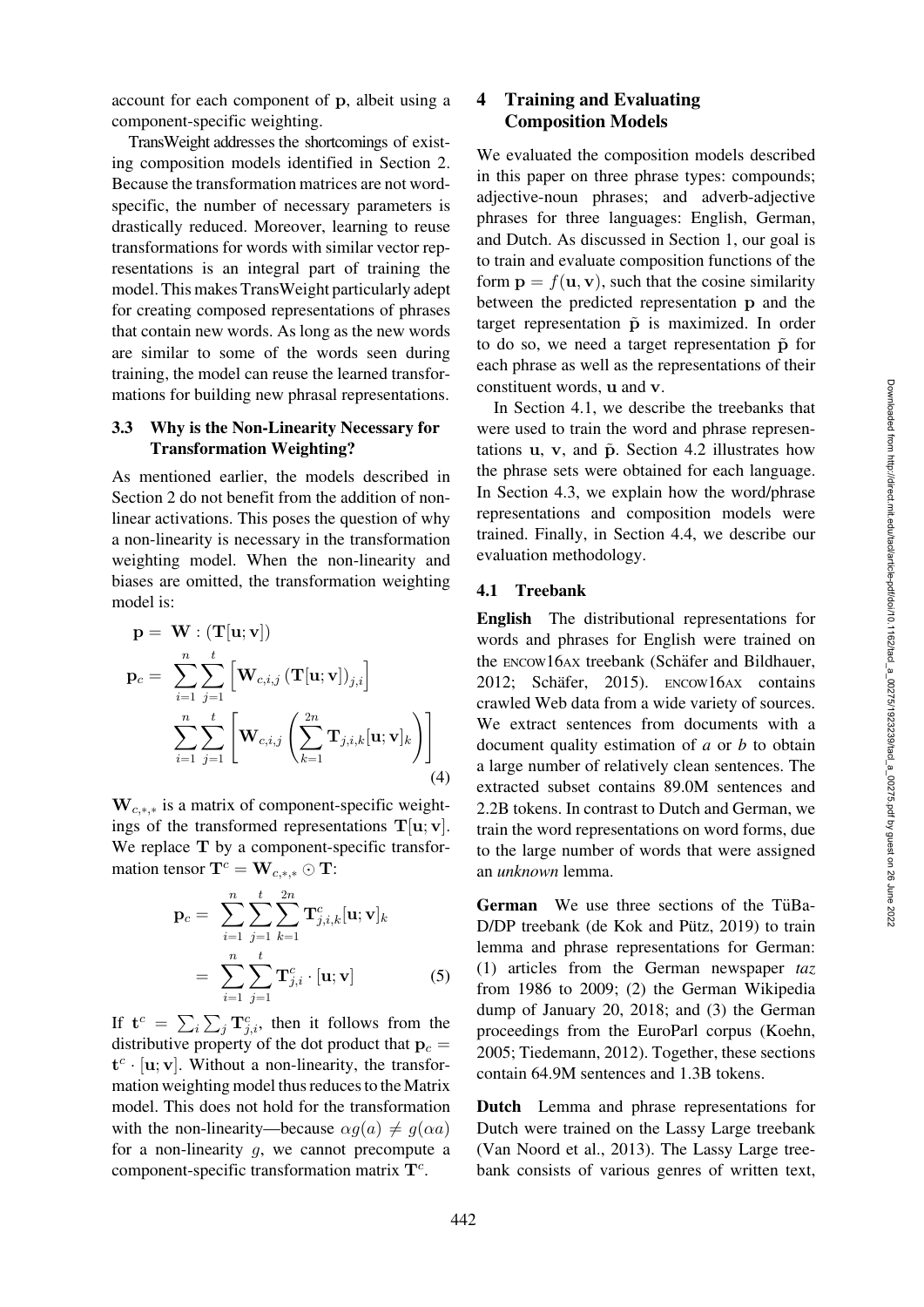| Language | <b>Phrase Type</b> | <b>Phrases</b> | w1    | w2     | w1 & w2 |
|----------|--------------------|----------------|-------|--------|---------|
| German   | Adj-Noun           | 119,434        | 7.494 | 16,557 | 24,031  |
|          | Compounds          | 32,246         | 5,661 | 4,899  | 8,079   |
|          | Adv-Adj            | 23,488         | 1,785 | 5,123  | 5,905   |
| English  | Adj-Noun           | 238,975        | 8,210 | 13,045 | 20,644  |
|          | Compounds          | 16,978         | 3,689 | 3,476  | 5,408   |
|          | Adv-Adj            | 23,148         | 820   | 3,086  | 3,817   |
| Dutch    | Adj-Noun           | 83,392         | 4.999 | 10,936 | 15,744  |
|          | Compounds          | 17,773         | 3,604 | 3,495  | 5,317   |
|          | Adv-Adj            | 4.540          | 476   | 1,050  | 1,335   |

<span id="page-6-2"></span>Table 2: Overview of the composition data sets evaluated in this paper. Reports the total number of phrases (Phrases), the number of unique words in the first  $(w1)$  and second  $(w2)$  position, as well as the number of unique words in either position (w1  $\&$  w2) for each language, phrase type pair.

such as newspapers, Wikipedia, and text from the medical domain. The Lassy Large treebank consists of 47.6M sentences and 700M tokens.

## <span id="page-6-0"></span>4.2 Phrase Sets

We extracted the compound sets from existing lexical resources that are available for English, German, and Dutch. The adjective-noun and adverb-adjective phrases were automatically extracted from the treebanks using part-of-speech and dependency annotations. Each phrase set consists of phrases and their constituents. For example, the German compound set contains the compound *Apfelbaum* 'apple tree' together with its constituent words *Apfel* 'apple' and *Baum* 'tree'. We filter out phrases where either the words or the phrase do not make the frequency threshold of word2vec training (Section [4.3\)](#page-6-1). The phrase set sizes are shown in [Table 2.](#page-6-2) Each phrase set was was divided into train, test, and dev splits with the ratio *7:2:1*.

Compounds For German, we use the data set introduced by [Dima](#page-12-1) [\(2015\)](#page-12-1), which was extracted from the [German WordNet GermaNet \(](#page-12-8)Hamp and Feldweg, [1997](#page-12-8); [Henrich and Hinrichs, 2011\)](#page-12-9). Dutch noun-noun compounds were extracted from the Celex lexicon [\(Baayen et al., 1993\)](#page-12-10). The English compounds come from the [Tratz](#page-14-2) [\(2011\)](#page-14-2) data set and from the English WordNet [\(Fellbaum](#page-12-11), [1998\)](#page-12-11) (the data.noun entries with two constituents separated by dash or underscore).

Adjective-noun Phrases The adjective-noun phrases were extracted automatically from the treebanks based on the provided part-of-speech annotations. We treat every occurrence of an attributive adjective followed by a noun as a single unit. The adjectives and nouns that are part of such phrases are therefore absorbed by this unit. The representations of adjectives and nouns are as a consequence based only on the remaining occurrences (e.g., adjectives in predicative positions and nouns not preceded by adjectives).

Adverb-adjective Phrases For the adverb-adjective data sets, we extracted every *head*-*dependent* pair where: (1) *head* is an attributive or predicative adjective; and (2) *head* governs *dependent* with the adverb relation. We did not impose any requirements with regard to the part of speech of *dependent* in order to extract both real adverbs (e.g., Dutch: *zeer giftig* 'very poisonous') and adjectives which function as an adverb (e.g., Dutch: *buitensporig groot* 'exceptionally large').

To be able to learn phrase representations in word2vec's training regime (Section [4.3\)](#page-6-1), we additionally require that the dependent immediately precedes the head. Similarly to adjective-noun phrases, the representations of adverbs and adjectives are consequently based on the remaining occurrences.

## <span id="page-6-1"></span>4.3 Training

For each phrase type, each target representation  $\tilde{p}$  was trained jointly with the representations of the constituent words **u** and **v** using word2vec [\(Mikolov et al.](#page-13-0), [2013\)](#page-13-0) and the hyperparameters in Appendix [6.](#page-14-3) For phrases where words are separated by a space (adjective-noun phrases, adverb-adjective phrases, and English compounds), we first merged the phrase into a single unit. This accommodates training using word2vec, which uses tokens as its basic unit.

Each composition model  $\mathbf{p} = f(\mathbf{u}, \mathbf{v})$  (with exception of the unscaled additive model) was trained using backpropagation with the Adagrad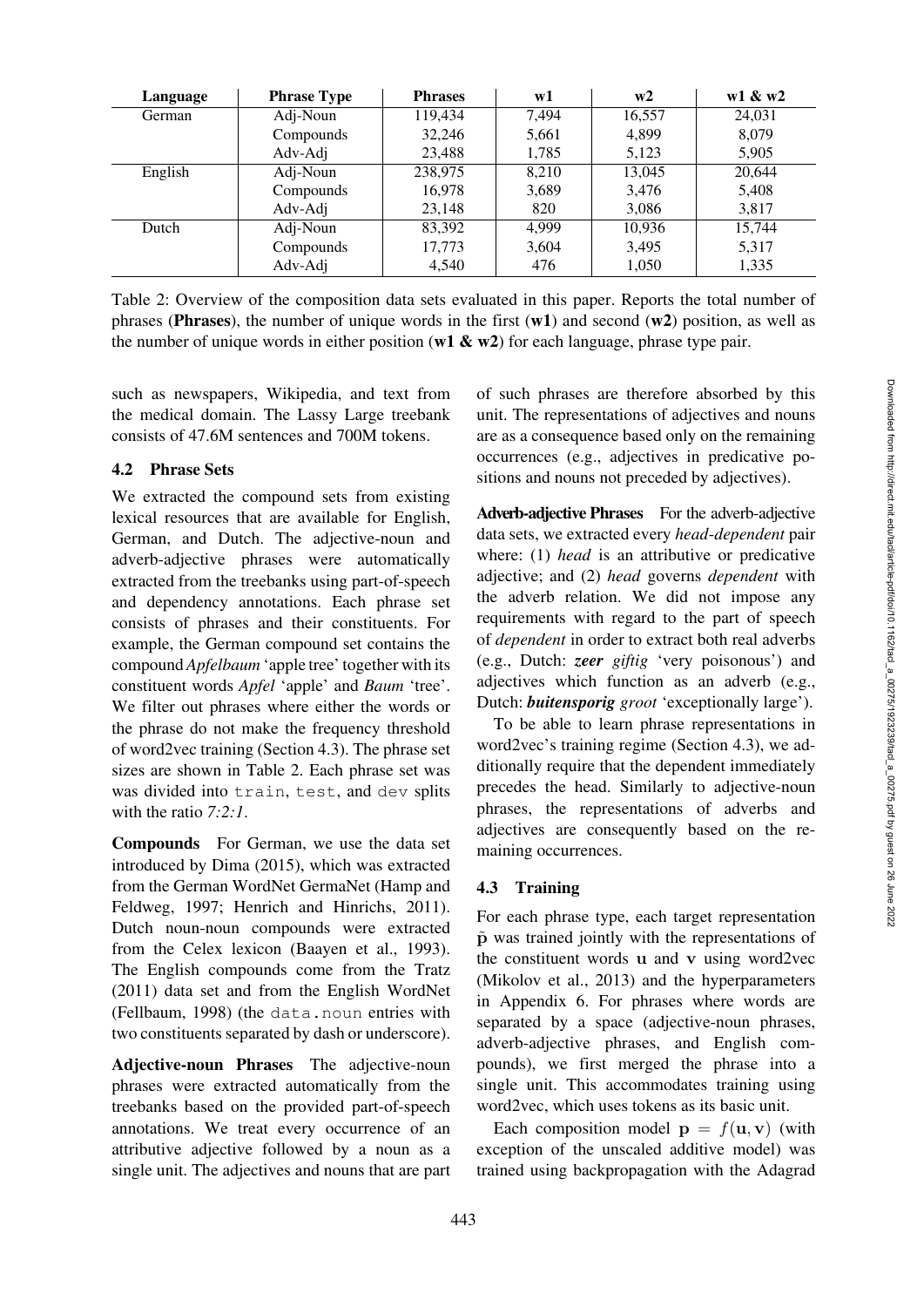

<span id="page-7-1"></span>Figure 1: Corrected evaluation. The original representation  $\tilde{p}$  of the compound *apple tree* is the vector of reference; both original (**v**) and composed  $(\mathbf{p}_1, \mathbf{p}_2)$ representations are compared to  $\tilde{p}$  in terms of cosine similarity.

algorithm [\(Duchi et al., 2011\)](#page-12-12). Because our goal is to maximize the cosine similarity between the predicted phrase representation **p** and the target representation  $\tilde{p}$ , we used the cosine distance,  $1 - \frac{\mathbf{p} \cdot \tilde{\mathbf{p}}}{\|\mathbf{p}\|_2 \|\tilde{\mathbf{p}}\|_2}$ , as the loss function. The training hyperparameters are summarized in Appendix [6.](#page-14-4)

#### <span id="page-7-0"></span>4.4 Evaluation Methodology

Baroni and Zamparelli [\(2010](#page-12-4)) introduced the idea of using a rank evaluation to assess the performance of different composition models. [Figure 1](#page-7-1) illustrates the process of evaluating two composed representations, **p1** and **p2**, of the compound *apple tree*, produced by two distinct composition functions,  $f_1$  and  $f_2$ . In the simplified setup of [Figure 1,](#page-7-1) the original vectors, depicted using solid blue arrows, are **v**, the vector of *tree*, and  $\tilde{p}$ , the vector of *apple tree*.  $p_1$  and  $p_2$ , the representations composed using  $f_1$  and  $f_2$ , are depicted using dashed orange arrows.

**p1**'s evaluation proceeds as follows: First, **p1** is compared, in terms of cosine similarity, to the original representations of all words and compounds in the dictionary. The original vectors are then sorted such that the most similar vectors are first. In [Figure 1,](#page-7-1) **v**, the vector of *tree*, is closer to  $p_1$  than  $\tilde{p}$ , the original vector of *apple tree*. The rank assigned to a composed representation is the position of the corresponding original vector in the similarity-sorted list. In  $p_1$ 's case, the rank is 2 because the original representation of *apple tree*,  $\tilde{p}$ , was second in the ordering.

The same procedure is then performed for **p2**.  $p_2$  is compared to the original vectors  $\tilde{p}$  and **v** and assigned the rank 1, because  $\tilde{p}$ , the original vector for *apple tree*, is its nearest neighbor.

Herein lies the problem: Although  $p_1$  is closer to the original representation  $\tilde{p}$  than  $p_2$ ,  $p_1$ 's rank is worse. This is because the vector of reference is the composed representation, which *changes* from one composition function to the other. Baroni and Zamparelli's [\(2010\)](#page-12-4) formulation of the rank assignment procedure can lead to situations where composed representations rank better even as the distance between the composed and the original vector increases, as illustrated in [Figure 1.](#page-7-1)

We propose a simple fix for this issue: We compute all the cosine similarities with respect to  $\tilde{p}$ , the original representation of each compound or phrase. Having a fixed reference point makes it possible to correctly assess and compare the performance of different composition models. In the new formulation  $p_1$  is correctly judged to be the better composed representation and assigned rank 1, whereas  $p_2$  is assigned rank 2.

Composition models are evaluated on the test split of each data set. First, the rank of each composed representation is determined using the procedure described above. Then the ranks of all the test set entries are sorted. We report the first  $(Q_1)$ , second  $(Q_2)$ , and third  $(Q_3)$  quartile, where  $Q_2$  is the median of the sorted rank list,  $Q_1$  is the median of the first half and  $Q_3$  is the median of the second half of the list. We report two additional performance metrics: the *average cosine distance* (cos-d) between the composed and the original representations of each test set entry and the *percentage of* test *compounds with rank*  $\leq$ 5. Typically, a composed representation can have close neighbors that are different but semantically similar to the composed phrase. A rank ≤5 indicates a well-built representation, compatible with the neighborhood of the original phrase.

Another particularity of our evaluation is that the ranks are computed against the full vocabulary of each embedding set. This is in contrast to previous evaluations [\(Baroni and Zamparelli,](#page-12-4) [2010](#page-12-4); [Dima, 2015](#page-12-1)) where the rank was computed against a restricted dictionary containing only the words and phrases in the data set. A restricted dictionary makes the evaluation easier because many similar words are excluded. In our case, similar words from the entire original vector space can become foils for the composition model, even if they are not part of the data set. For example, the English compounds data set has a restricted vocabulary of 25,807 words, whereas the full vocabulary contains 270,941 words.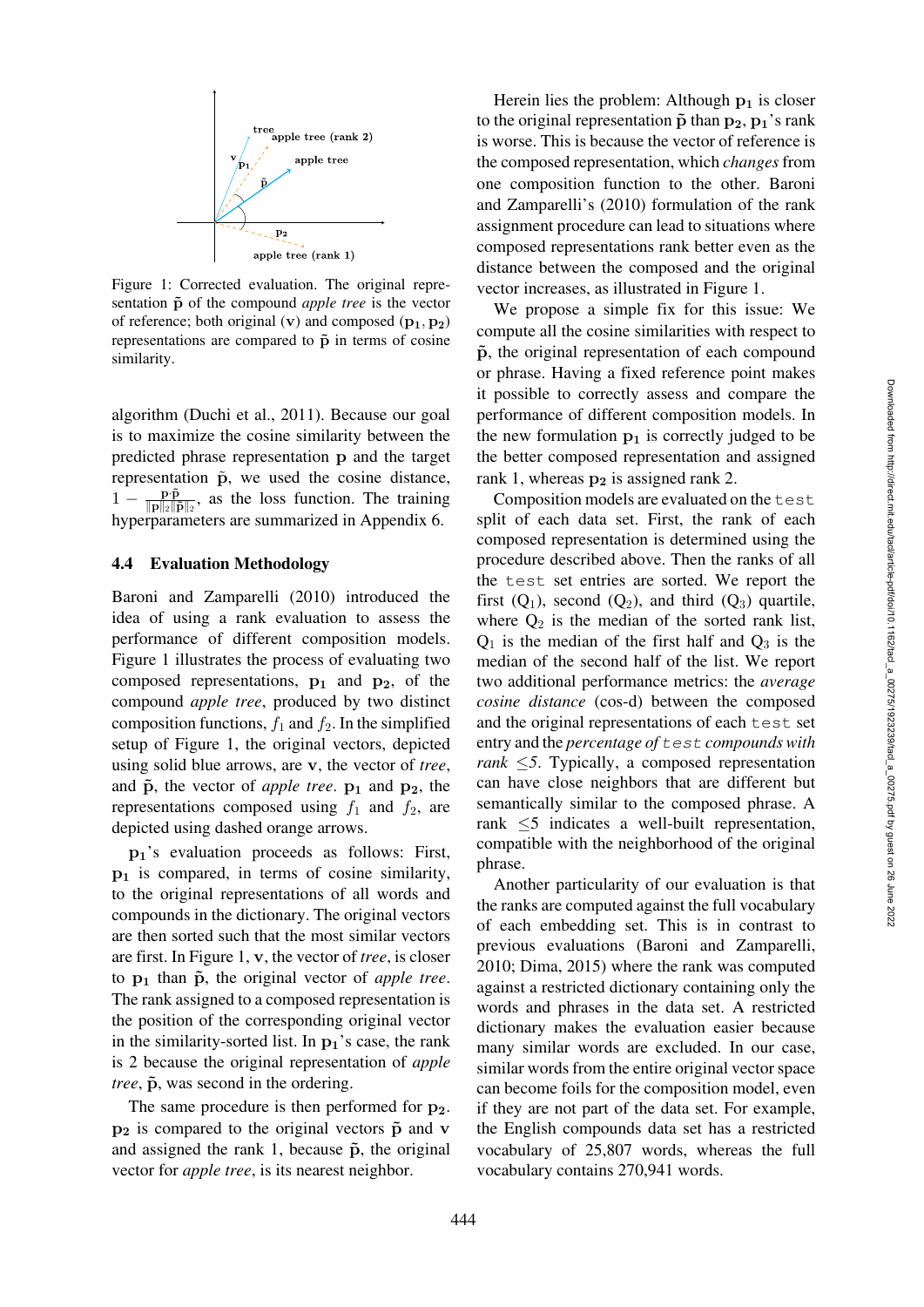| Model              | W param    | Cos-d | V2 | $\mathbf{Q}_3$ |           |
|--------------------|------------|-------|----|----------------|-----------|
| TransWeight-feat   | $n + n$    | 0.344 |    | 28             | 50.82\%   |
| TransWeight-trans  | $t + n$    | 0.338 |    | 24             | 52.90%    |
| TransWeight-mat    | $tn + n$   | 0.338 |    | 25             | 53.24%    |
| <b>TransWeight</b> | $tn^2 + n$ | 0.310 |    |                | $65.21\%$ |

<span id="page-8-1"></span>Table 3: Different weighting variations evaluated on the compounds data set (32,246 nominal compounds). All variations use  $t = 100$  transformations, word representations with  $n = 200$ dimensions and the dropout rate that was observed to work best on the dev dataset (see Appendix [6](#page-14-4) for details). Results on the 6,442 compounds in the test set of the German compounds data set.

## <span id="page-8-0"></span>5 Results

Section [5.1](#page-8-2) reports on the performance of the different weighting variants proposed for the TransWeight model on the most challenging of the nine data sets, the German compounds data set. TransWeight with the best weighting is then compared to existing composition models in Section [5.2.](#page-8-3)

## <span id="page-8-2"></span>5.1 Performance of Different Weighting Variants

[Table 3](#page-8-1) compares the performance of the four weighting variants introduced in Section [3.2.](#page-4-2)

TransWeight-feat, which sums the transformed representations and then weights each component of the summed representation, has the weakest performance, with only 50.82% of the test compounds receiving a rank that is lower than 5.

A better performance—52.90%—is obtained by applying the same weighting for each column of the transformations matrix **H**. The results of TransWeight-trans are interesting in two respects: First, it outperforms the feature variation, TransWeight-feat, despite training a smaller number of parameters (300 vs. 400 in our setup). Second, it performs on par with the TransWeightmat variation, although the latter has a larger number of parameters (20,200 in our setup). This suggests that an effective combination method needs to take into account full transformations (i.e., entire rows of **H**) and combine them in a systematic way.

TransWeight builds on this insight by making each element of the final composed representation **p** dependent on each component of the transformed representation **H**. The result is a noteworthy increase in the quality of the predictions, with  $\sim$ 12% more of the test representations having a rank  $\leq$ 5.

Although this weighting does use significantly more parameters than the previous weightings (4,000,200 parameters), the number of parameters is relative to the number of transformations  $t$  and does not grow with the size of the vocabulary. As the results in the next subsection show, a relatively small number of transformations is sufficient even for larger training vocabularies.

## <span id="page-8-3"></span>5.2 Comparison to Existing Composition Models

The composition models discussed so far were evaluated on the nine data sets introduced in Section [4.1.](#page-5-0) The results using the corrected rank evaluation procedure described in Section [4.4](#page-7-0) are presented in [Table 4.](#page-9-0)[4](#page-8-4)

TransWeight, the composition model proposed in this paper, delivers consistent results, being the best performing model across *all languages and phrase types*. The difference in performance to the runner-up model, FullLex+, translates into more of the test phrases being close to the original representations (i.e., achieving a rank  $\leq$  5). This difference ranges from 8% of the test phrases in the German compounds data set to less than 1% for English adjective-noun phrases. However, it is important to note the substantial difference in the number of parameters used by the two models: All TransWeight models use 100 transformations and have, therefore, a constant number of 12,020,200 parameters. In contrast, the number of parameters used by FullLex+ increases with the size of the training vocabulary, reaching 739,320,200 parameters in the case of the English adjective-noun data set.

The most difficult task for all the composition models in any of the three languages is compound composition. We believe this difficulty can be

<span id="page-8-4"></span>[<sup>4</sup>Table 5](#page-9-1) of the appendix presents for completion the results using the [Baroni and Zamparelli](#page-12-4) [\(2010\)](#page-12-4) rank evaluation for the four best performing models. Using the composed representation as a reference point leads to an unfair evaluation of composition models and should be avoided.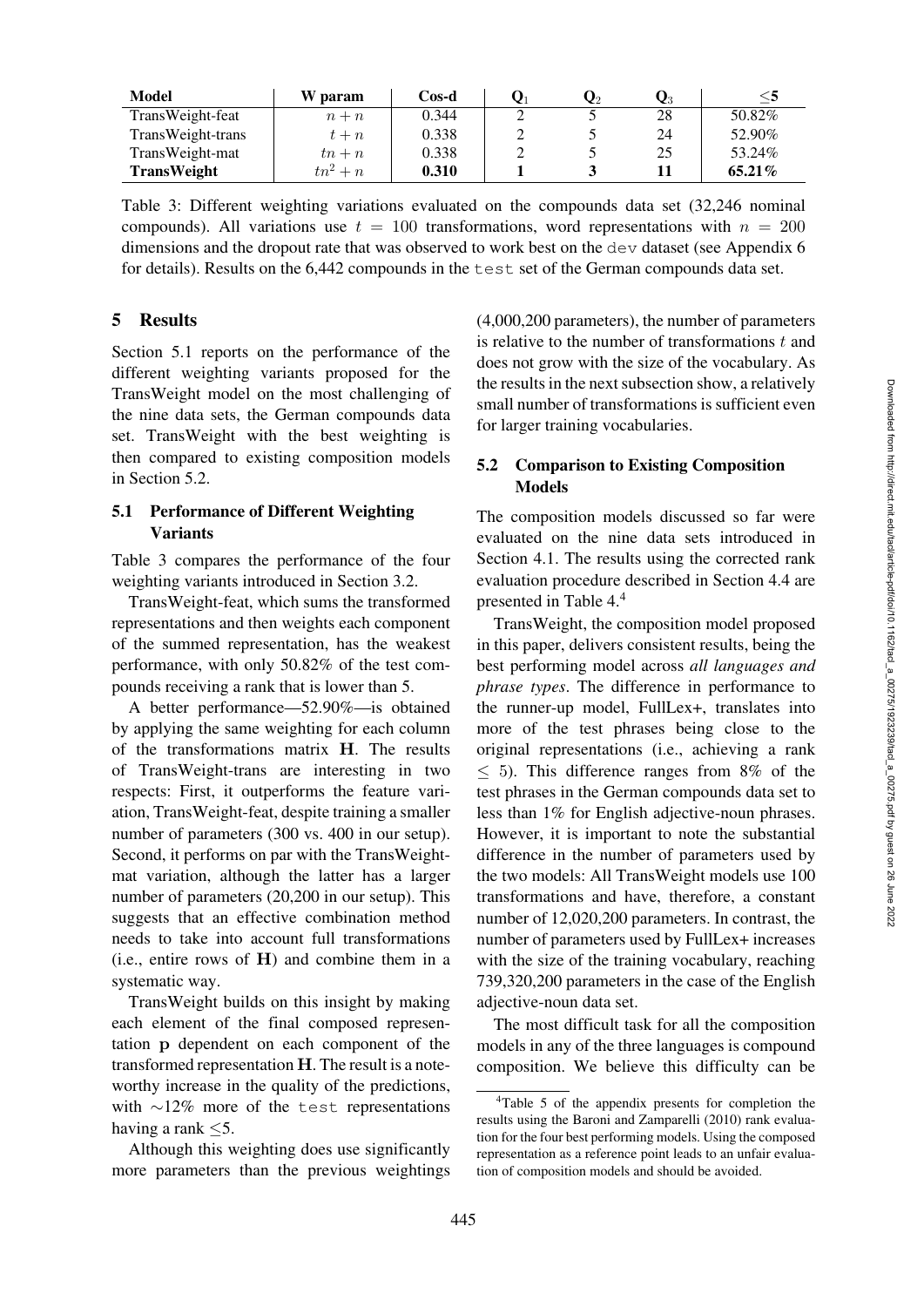|                    |         | <b>Nominal Compounds</b> |                         |                |          |         | <b>Adjective-Noun Phrases</b> |                |                 |          |         | <b>Adverb-Adjective Phrases</b> |                |                 |          |
|--------------------|---------|--------------------------|-------------------------|----------------|----------|---------|-------------------------------|----------------|-----------------|----------|---------|---------------------------------|----------------|-----------------|----------|
| Model              | $Cos-d$ | $Q_1$                    | $\mathbf{Q}_2$          | $\mathbf{Q}_3$ | $\leq$ 5 | $Cos-d$ | $\mathbf{Q}_1$                | $\mathbf{Q}_2$ | $\mathbf{Q}_3$  | $\leq$ 5 | $Cos-d$ | $Q_1$                           | $\mathbf{Q}_2$ | $\mathbf{Q}_3$  | $\leq$ 5 |
|                    |         |                          |                         |                |          |         |                               | <b>English</b> |                 |          |         |                                 |                |                 |          |
| <b>Addition</b>    | 0.408   | $\overline{2}$           | 7                       | 38             | 46.14%   | 0.431   | 2                             | 7              | $\overline{32}$ | 44.25%   | 0.447   | $\overline{c}$                  | 5              | $\overline{15}$ | 53.01%   |
| SAddition          | 0.408   | $\overline{2}$           | 7                       | 38             | 46.14%   | 0.421   | $\overline{c}$                | 5              | 26              | 50.95%   | 0.420   | 1                               | 3              | 8               | 67.76%   |
| VAddition          | 0.403   | $\overline{c}$           | 6                       | 33             | 47.95%   | 0.415   | $\overline{c}$                | 5              | 22              | 53.30%   | 0.410   | 1                               | $\overline{2}$ | 6               | 71.94%   |
| Matrix             | 0.354   |                          | $\overline{c}$          | 9              | 67.37%   | 0.365   |                               | $\overline{c}$ | 6               | 74.38%   | 0.343   |                                 |                | $\overline{2}$  | 91.17%   |
| WMask+             | 0.344   |                          | $\overline{c}$          | 7              | 71.53%   | 0.342   |                               |                | 3               | 82.67%   | 0.335   |                                 |                | $\overline{2}$  | 93.27%   |
| <b>BiLinear</b>    | 0.335   |                          | $\overline{c}$          | 6              | 73.63%   | 0.332   |                               |                | 3               | 85.32%   | 0.331   |                                 |                | 1               | 93.59%   |
| FullLex+           | 0.338   |                          | $\overline{c}$          | 7              | 72.82%   | 0.309   | 1                             |                | $\overline{c}$  | 90.74%   | 0.327   | 1                               | 1              | 1               | 94.28%   |
| <b>TransWeight</b> | 0.323   | 1                        | 1                       | 4.5            | 77.31%   | 0.307   | 1                             | 1              | $\mathbf{2}$    | 91.39%   | 0.311   | 1                               | $\mathbf{1}$   | 1               | 95.78%   |
|                    |         |                          |                         |                |          |         |                               | German         |                 |          |         |                                 |                |                 |          |
| Addition           | 0.439   | 9                        | 48                      | 363            | 17.49%   | 0.428   | $\overline{4}$                | 13             | 71              | 32.95%   | 0.500   | 4                               | 19             | 215.5           | 29.87%   |
| SAddition          | 0.438   | 9                        | 46                      | 347            | 18.02%   | 0.414   | $\overline{2}$                | 8              | 53              | 42.80%   | 0.473   | $\overline{c}$                  | $\tau$         | 99.5            | 45.44%   |
| VAddition          | 0.430   | 8                        | 39                      | 273            | 19.02%   | 0.408   | $\overline{c}$                | 7              | 43              | 45.14%   | 0.461   | $\overline{c}$                  | 5              | 52              | 51.12%   |
| Matrix             | 0.363   | 3                        | 8                       | 45             | 41.88%   | 0.355   | 1                             | $\overline{c}$ | 8               | 68.67%   | 0.398   | $\mathbf{1}$                    |                | 5               | 76.41%   |
| WMask+             | 0.340   | $\overline{c}$           | 5                       | 25             | 52.05%   | 0.332   | 1                             | $\overline{c}$ | 5               | 77.68%   | 0.387   | 1                               |                | 3               | 80.94%   |
| <b>BiLinear</b>    | 0.339   | $\overline{c}$           | 5                       | 26             | 53.46%   | 0.322   | 1                             |                | 3               | 81.84%   | 0.383   | 1                               |                | 3               | 83.02%   |
| FullLex+           | 0.329   | $\overline{c}$           | $\overline{\mathbf{4}}$ | 20             | 56.83%   | 0.306   | 1                             |                | $\overline{c}$  | 86.29%   | 0.383   | 1                               |                | 3               | 83.13%   |
| <b>TransWeight</b> | 0.310   | 1                        | 3                       | 11             | 65.21%   | 0.297   | 1                             | 1              | $\mathbf{2}$    | 89.28%   | 0.367   | 1                               | 1              | 2               | 87.17%   |
|                    |         |                          |                         |                |          |         |                               | Dutch          |                 |          |         |                                 |                |                 |          |
| <b>Addition</b>    | 0.477   | 5                        | 27                      | 223.5          | 27.74%   | 0.476   | 3                             | 13             | 87              | 35.63%   | 0.532   | 3                               | 9              | 75              | 38.04%   |
| SAddition          | 0.477   | 5                        | 27                      | 221            | 27.71%   | 0.462   | $\overline{2}$                | 7              | 65              | 44.95%   | 0.503   | $\overline{2}$                  | 4              | 34              | 55.57%   |
| VAddition          | 0.470   | 4                        | 22                      | 177            | 29.09%   | 0.454   | $\overline{c}$                | 6              | 47              | 48.13%   | 0.486   | $\mathbf{1}$                    | 3              | 14              | 63.18%   |
| Matrix             | 0.411   | $\mathfrak{2}$           | 5                       | 26             | 52.19%   | 0.394   | 1                             | $\overline{2}$ | 6               | 74.92%   | 0.445   | $\mathbf{1}$                    | 1              | 4               | 78.39%   |
| WMask+             | 0.378   |                          | 3                       | 15             | 60.14%   | 0.378   | 1                             | 1              | 4               | 80.78%   | 0.429   | 1                               |                | $\overline{2}$  | 83.02%   |
| <b>BiLinear</b>    | 0.375   |                          | 3                       | 19             | 59.23%   | 0.375   | 1                             |                | 3               | 81.50%   | 0.426   | 1                               |                | $\overline{c}$  | 83.57%   |
| FullLex+           | 0.388   |                          | 3                       | 14             | 60.84%   | 0.362   | 1                             |                | 2               | 85.24%   | 0.433   | 1                               |                | 3               | 82.36%   |
| <b>TransWeight</b> | 0.376   | 1                        | $\overline{2}$          | 11             | 66.61%   | 0.349   | 1                             | 1              | $\mathbf{2}$    | 88.55%   | 0.423   | 1                               | 1              | $\mathbf{2}$    | 84.01%   |

<span id="page-9-0"></span>Table 4: Results for English, German, and Dutch on the composition of nominal compounds, adjectivenoun phrases, and adverb-adjective phrases.

|                    | <b>Nominal Compounds</b> |                |                |                |        |         | <b>Adjective-Noun Phrases</b> |                |                |        |         | <b>Adverb-Adjective Phrases</b> |                |                |          |
|--------------------|--------------------------|----------------|----------------|----------------|--------|---------|-------------------------------|----------------|----------------|--------|---------|---------------------------------|----------------|----------------|----------|
| <b>Model</b>       | $Cos-d$                  | $\mathbf{Q}_1$ | $\mathbf{Q}_2$ | $\mathbf{Q}_3$ | $<$ 5  | $Cos-d$ | $\mathbf{Q}_1$                | $\mathbf{Q}_2$ | $\mathbf{Q}_3$ | $<$ 5  | $Cos-d$ | $\mathbf{Q}_1$                  | $\mathbf{Q}_2$ | $\mathbf{Q}_3$ | $\leq$ 5 |
|                    | <b>English</b>           |                |                |                |        |         |                               |                |                |        |         |                                 |                |                |          |
| WMask+             | 0.344                    | 3              | 9              | 43             | 39.84% | 0.342   | 4                             | 11             | 41             | 33.23% | 0.335   | 3                               | 8              | 33             | 40.86%   |
| BiLinear           | 0.335                    | 3              | 7              | 33             | 43.81% | 0.332   | 3                             | 9              | 33             | 39.14% | 0.331   | $\overline{c}$                  |                | 25             | 45.84%   |
| $Fulllex+$         | 0.338                    | 3              | 9              | 41.5           | 40.53% | 0.309   | 2                             | 6              | 20             | 48.41% | 0.327   | $\overline{c}$                  |                | 25             | 45.45%   |
| <b>TransWeight</b> | 0.30                     | 2              | 7              | 34             | 44.44% | 0.307   | 3                             | 9              | 33             | 39.36% | 0.31    | 2                               | 6              | 19             | 49.05%   |
|                    | German                   |                |                |                |        |         |                               |                |                |        |         |                                 |                |                |          |
| WMask+             | 0.34                     | 3              | 12             | 89             | 37.01% | 0.35    | 5                             | 19             | 92             | 25.52% | 0.387   | 8                               | 40             | 219.5          | 18.32%   |
| <b>BiLinear</b>    | 0.334                    | 3              | 11             | 97             | 38.73% | 0.34    | 5                             | 15             | 74             | 29.51% | 0.383   |                                 | 29             | 163            | 21.83%   |
| FullLex+           | 0.328                    | 3              | 10             | 72             | 39.89% | 0.343   | 4                             | 12             | 58             | 32.49% | 0.383   |                                 | 35             | 189            | 20.55%   |
| <b>TransWeight</b> | 0.31                     | 2              | 10             | 76             | 40.10% | 0.324   | 4                             | 14             | 68             | 30.24% | 0.367   | 6                               | 24             | 130            | 23.21%   |
|                    |                          |                |                |                |        |         |                               | Dutch          |                |        |         |                                 |                |                |          |
| WMask+             | 0.393                    | 7              | 39             | 307            | 21.09% | 0.378   | 6                             | 20             | 132            | 24.87% | 0.429   | 9                               | 44             | 315            | 17.42%   |
| <b>BiLinear</b>    | 0.396                    | 6              | 34             | 284            | 24.37% | 0.375   | 5                             | 19             | 140            | 27.40% | 0.426   | 8                               | 34             | 239            | 19.18%   |
| FullLex+           | 0.388                    | 6              | 37             | 313.5          | 22.93% | 0.362   | 4                             | 13             | 80             | 31.57% | 0.433   | 10                              | 50             | 381            | 16.65%   |
| <b>TransWeight</b> | 0.376                    | 5              | 28             | 235.5          | 25.25% | 0.349   | 5                             | 18             | 16             | 26.92% | 0.423   | 8                               | 29             | 238            | 18.96%   |

<span id="page-9-1"></span>Table 5: Results using the [Baroni and Zamparelli](#page-12-4) [\(2010](#page-12-4)) evaluation method for the best performing models for English, German, and Dutch on the composition of nominal compounds, adjective-noun phrases, and adverb-adjective phrases.

mainly attributed to the complexity introduced by the position. For example, in adjective-noun composition, the adjective always takes the first position, and the noun the second. However, in compounds the same noun can occur in both positions throughout different training examples. Consider, for example, the compounds *boat house* and *house boat*. In *boat house* (a house to store boats) the meaning of *house* is shifted towards *shelter for an inanimate object*, whereas *house boat* selects from *house* aspects related to human beings and their daily lives happening on the boat. These position-related differences can make it more challenging to create composed representations.

Another aspect that makes the adverb-adjective and adjective-noun data sets easier is the high data set frequency of some of the adverbs/adjectives. For example, in the English adjective-noun data set a small subset of 52 adjectives like *new*,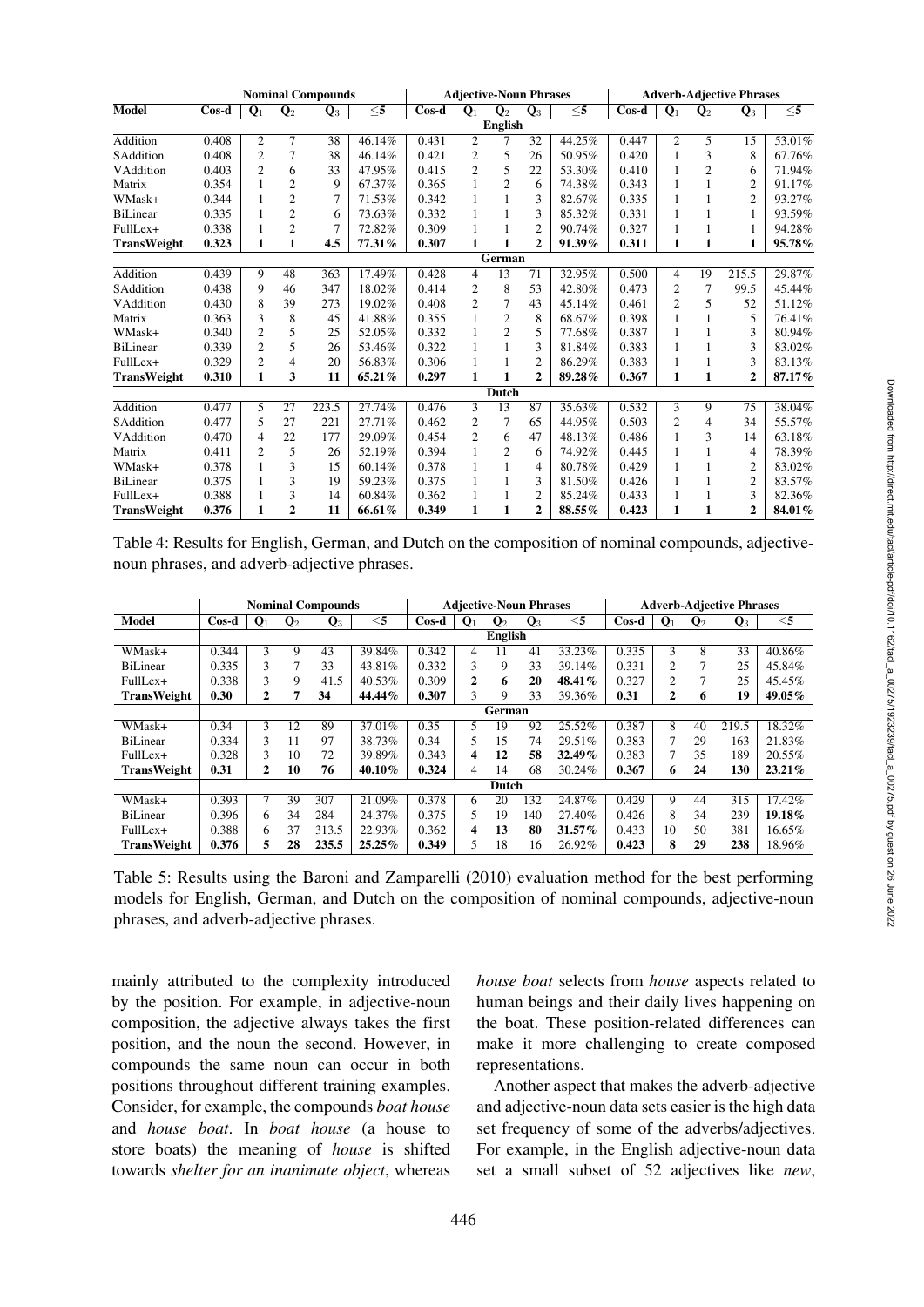*good*, *small*, *public*, and so forth are extremely frequent, occurring more than 500 times in the training portion of the adjective-noun sample data set. Because the adjective is always the first element of the composition, the phrases that include these frequent adjectives amount to around 24.8% of the test data set. Frequent constituents are more likely to be modeled correctly by composition—thus leading to better results.

The additive models (Addition, SAddition, VAddition) are the least competitive models in our evaluation, on all data sets. The results strongly argue for the point that *additive models are too limited for composition*. An adequate composed representation cannot be obtained simply as an (weighted) average of the input components.

The Matrix model clearly outperforms the additive models. However, its results are modest in comparison with models like WMask+, BiLinear, FullLex+, and TransWeight. This is to be expected: Having a single affine transformation limits the model's capacity to adapt to all the possible input vectors **u** and **v**. Because of its small number of parameters, the Matrix model can only capture the general trends in the data.

More interaction between **u** and **v** is promoted by the BiLinear model through the  $d$  bilinear forms in the tensor  $\mathbf{E} \in \mathbb{R}^{n \times d \times n}$ . This capacity to absorb more information from the training data translates into better results—the BiLinear model outperforms the Matrix model on all data sets.

In evaluating FullLex, we tried to mitigate its treatment of unknown words. Instead of using unknown matrices to model composition of phrases not in the training data, we take a nearest neighbor approach to composition. Take, for example, the phrase *sky-blue dress*, where *sky-blue* does not occur in train. Our implementation, FullLex+, looks for the nearest neighbor of *skyblue* that appears in train (*blue*) and uses the matrix associated with it for building the composed representation. The same approach is also used for the WMask model, which is referred to as WMask+.

The use of data sets with a range of different sizes revealed that data sets with a smaller number of phrases per unique word can be successfully modelled using only transformation vectors. However, data sets with a larger number of phrases per word require the use of transformation matrices in order to generalize. For example, the Dutch compounds data set has 5,317 unique words and 17,773 phrases, resulting in 3.3 phrases per word. On this data set WMask+ fares only slightly worse than FullLex+ (0.70%), an indication that FullLex+ suffers from data sparsity in such scenarios and cannot produce good results without an adequate amount of training data. By contrast, the gap between the two models increases considerably on data sets with more phrases per word—for example, FullLex+ outperforms WMask+ with 8.07% on the English adjectivenoun phrase data set, which has 11.6 phrases per word.<sup>[5](#page-10-0)</sup>

We compared FullLex+ and TransWeight in terms of their ability to model phrases where at least one of the constituents is not part of the training data. For example, 16.2% of the test portion of the English compounds dataset, 563 compounds, have at least one constituent that is not seen during training. We evaluated FullLex+ and TransWeight on this subset of data: 59.15% of the representations composed using FullLex+ obtain a rank  $\leq 5$ . When using TransWeight, a rank  $\leq 5$  is obtained for 67.50% of the representations. The difference between the two results is an indicator of the superior generalization capabilities of TransWeight.

TransWeight is the top performing composition model on small and large data sets alike. This shows that treating similar words similarly—and not each word as a semantic island—has a twofold benefit: (i) it leads to good generalization capabilities when the training data are scarce and (ii) gives the model the possibility to accommodate a large number of training examples without increasing the number of parameters.

#### 5.3 Understanding TransWeight

The results in Section [5.2](#page-8-3) have shown that the transformations-based generalization strategy used by TransWeight works well across different languages and phrase types. However, understanding what the transformations encode requires taking a step back and contemplating again the architecture of the model.

Each transformation used by the model can be seen as a separate application of an affine transformation of the concatenated input vectors  $[\mathbf{u}; \mathbf{v}] \in \mathbb{R}^{2n}$ —essentially, one Matrix model—

<span id="page-10-0"></span><sup>5</sup>The number of unique words and phrases for each data set is available in [Table 2.](#page-6-2)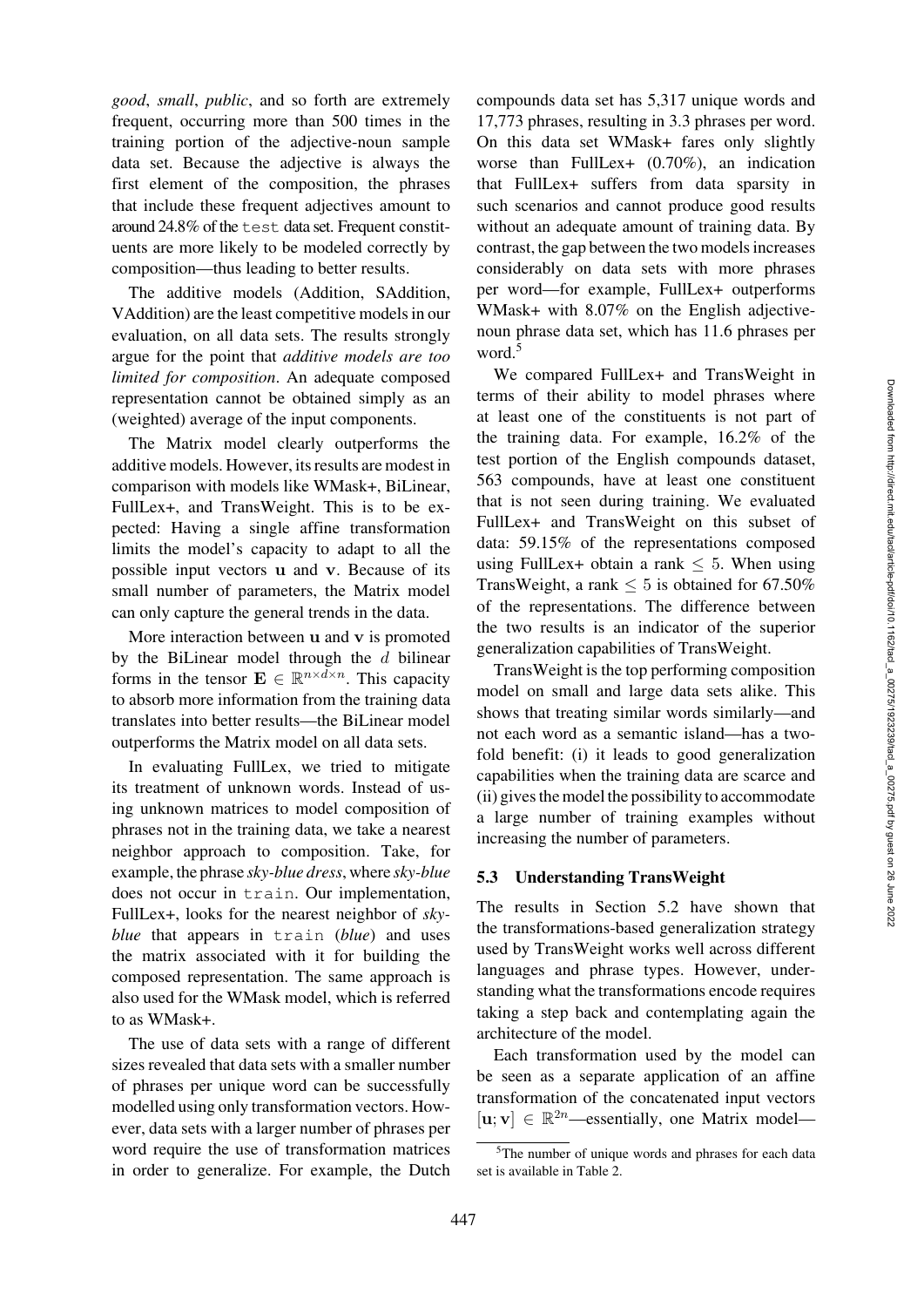resulting in a vector in  $\mathbb{R}^n$ . One hundred transformations provide 100 ways of combining the same pair of input vectors.

Two competing hypotheses can be put forth about the way each transformation contributes to the final representation. The *specialization hypothesis* assumes that each transformation specializes on particular input types (e.g., bigrams made of color adjectives and artifact-like nouns like *black car*). In contrast, the *distribution hypothesis* assumes that the parameters responsible for particular bigrams are distributed across the transformations space instead of being confined to any single transformation.

If the specialization hypothesis holds, removing the transformations that are tailored to a particular input type will drastically reduce the performance on instances of that input type. In order to test this hypothesis, we evaluated TransWeight while randomly dropping full transformations at dropout rates between 0% and 90% during prediction.<sup>6</sup> This procedure also removes between 0% and 90% of the specialized transformations—assuming that they exist.

The performance of the model with transformation dropout is hard to interpret in isolation, because it is to be expected that the performance of a model decreases as side-effect of removing parameters. Thus, any loss of performance can be attributed to the removal of specific transformations *or* to the reduction of the number of parameters in general. In order to make the results interpretable, we have created a reference model that drops individual parameters of the transformed representations, rather than dropping full transformations. The reference model removes the same number of parameters as the model with transformation dropout, but keeps specific transformations partially intact. This allows us to verify whether the loss of performance of dropping out transformations is larger than the expected loss of removing (any) parameters. If this is indeed the case, removing certain transformations is more harmful than removing random parameters and the specialization hypothesis should be accepted. On the other hand, if there is no tangible difference between the two models, then the specialization hypothesis should be rejected in favor of the distribution hypothesis.

<span id="page-11-0"></span>



<span id="page-11-1"></span>Figure 2: The percentage of ranks ≤5 of the model that drops transformations randomly and the refence model that drops individual parameters of transformed representations randomly.

The results of this experiment on the English adjective-noun set are shown in [Figure 2,](#page-11-1) which plots the percentage of ranks  $\leq$ 5 against the dropout rate. Because there is virtually no difference in losses between the model that uses transformation dropout and the reference model, we reject the specialization hypothesis. However, rejecting the specialization hypothesis does not exclude the possibility that semantic properties of specific classes of words are captured by parameters distributed across the transformations.

### 6 Conclusion

In this paper we have introduced TransWeight, a new composition model that uses a set of weighted transformations, as a middle ground between a fully lexicalized model and models based on a single transformation. TransWeight outperforms all other models in our experiments.

In this work, we have trained TransWeight for specific phrase types. In the future, we would like to investigate whether a single TransWeight model can be used to perform composition of different phrase types, possibly while integrating information about the structure of the phrases and their context as in [Hermann and Blunsom](#page-13-13) [\(2013](#page-13-13)), [Yu et al.](#page-14-5) [\(2014](#page-14-5)), and [Yu and Dredze](#page-14-6) [\(2015](#page-14-6)).

Another extension that we are interested in is to use TransWeight to compose more than two words. We plan to follow the lead of [Socher et al.](#page-13-3) [\(2012\)](#page-13-3) here, who use the FullLex composition function in a recursive neural network to compose an arbitrary number of words. Similarly, we could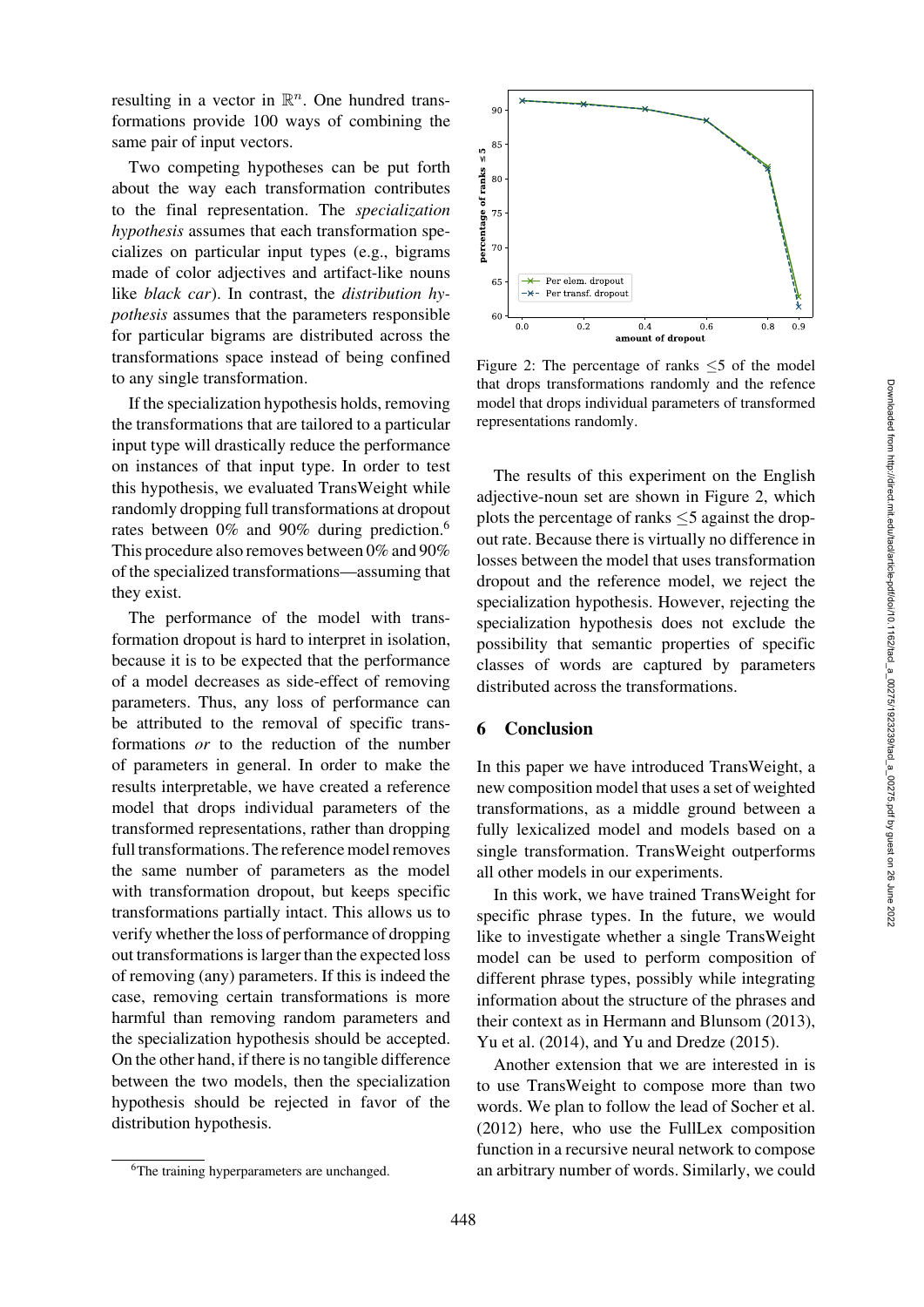use TransWeight in a recursive neural network in order to compose more than two words.

In our experiments, 100 transformations yielded optimal results for all phrase sets. However, further investigation is needed to determine whether this number is optimal for any combination of word classes, or whether it is dependent on the word class type (i.e., open or closed), the diversity of the word classes in a data set, or properties of the embedding space that are inherent to the method used to construct the vector space.

### Acknowledgments

We would like to thank our reviewers and in particular our action editor, Sebastian Pado, for their ´ constructive comments. We also want to thank the other members of the A3 project team for all their comments and suggestions during project meetings. Financial support for the research reported in this paper was provided by the German Research Foundation (DFG) as part of the Collaborative Research Center ''The Construction of Meaning'' (SFB 833), project A3.

## References

- <span id="page-12-6"></span>Martín Abadi, Ashish Agarwal, Paul Barham, Eugene Brevdo, Zhifeng Chen, Craig Citro, Greg S. Corrado, Andy Davis, Jeffrey Dean, Matthieu Devin, Sanjay Ghemawat, Ian Goodfellow, Andrew Harp, Geoffrey Irving, Michael Isard, Yangqing Jia, Rafal Jozefowicz, Lukasz Kaiser, Manjunath Kudlur, Josh Levenberg, Dan Mané, Rajat Monga, Sherry Moore, Derek Murray, Chris Olah, Mike Schuster, Jonathon Shlens, Benoit Steiner, Ilya Sutskever, Kunal Talwar, Vincent Vanhoucke, Vijay Vasudevan, Fernanda Viegas, Oriol ´ Vinyals, Pete Warden, Martin Wattenberg, Martin Wicke, Yuan Yu, and Xiaoqiang Zheng. 2015. TensorFlow: Large-Scale Machine Learning on Heterogeneous Systems. Software available from [http://tensorflow.org/.](http://tensorflow.org/)
- <span id="page-12-10"></span>Harald Baayen, Richard Piepenbrock, and Hedderik van Rijn. 1993. The CELEX lexical database on CD-ROM.
- <span id="page-12-4"></span>Marco Baroni and Roberto Zamparelli. 2010. Nouns are vectors, adjectives are matrices: Representing adjective-noun constructions in semantic

space. In *Proceedings of the 2010 Conference on Empirical Methods in Natural Language Processing*, pages 1183–1193, Cambridge, MA.

- <span id="page-12-2"></span>Yoshua Bengio, Rejean Ducharme, Pascal Vincent, ´ and Christian Janvin. 2003. A neural probabilistic language model. *Journal of Machine Learning Research*, 3:1137–1155.
- <span id="page-12-0"></span>Ronan Collobert, Jason Weston, Léon Bottou, Michael Karlen, Koray Kavukcuoglu, and Pavel Kuksa. 2011. Natural language processing (almost) from scratch. *Journal of Machine Learning Research*, 12:2493–2537.
- <span id="page-12-1"></span>Corina Dima. 2015. Reverse-engineering language: A study on the semantic compositionality of German compounds. In *Proceedings of the 2015 Conference on Empirical Methods in Natural Language Processing*, pages 1637–1642, Lisbon, Portugal.
- <span id="page-12-5"></span>Georgiana Dinu, Nghia The Pham, and Marco Baroni. 2013. General estimation and evaluation of compositional distributional semantic models. In *Proceedings of the Workshop on Continuous Vector Space Models and their Compositionality*, pages 50–58, Sofia, Bulgaria.
- <span id="page-12-3"></span>John Donne. 1624. *Devotions upon Emergent Occasions*.
- <span id="page-12-12"></span>John Duchi, Elad Hazan, and Yoram Singer. 2011. Adaptive subgradient methods for online learning and stochastic optimization. *Journal of Machine Learning Research*, 12:2121–2159.
- <span id="page-12-11"></span>Christiane Fellbaum. 1998. *WordNet*, Wiley Online Library.
- <span id="page-12-7"></span>Richard H. R. Hahnloser, Rahul Sarpeshkar, Misha A. Mahowald, Rodney J. Douglas, and Sebastian H. Seung. 2000. Digital selection and analogue amplification coexist in a cortexinspired silicon circuit. *Nature*, 405(6789):947.
- <span id="page-12-8"></span>Birgit Hamp and Helmut Feldweg. 1997. GermaNet: A lexical-semantic net for German. In *Proceedings of ACL workshop Automatic Information Extraction and Building of Lexical Semantic Resources for NLP Applications*, pages 9–15, Madrid, Spain.
- <span id="page-12-9"></span>Verena Henrich and Erhard Hinrichs. 2011. Determining immediate constituents of compounds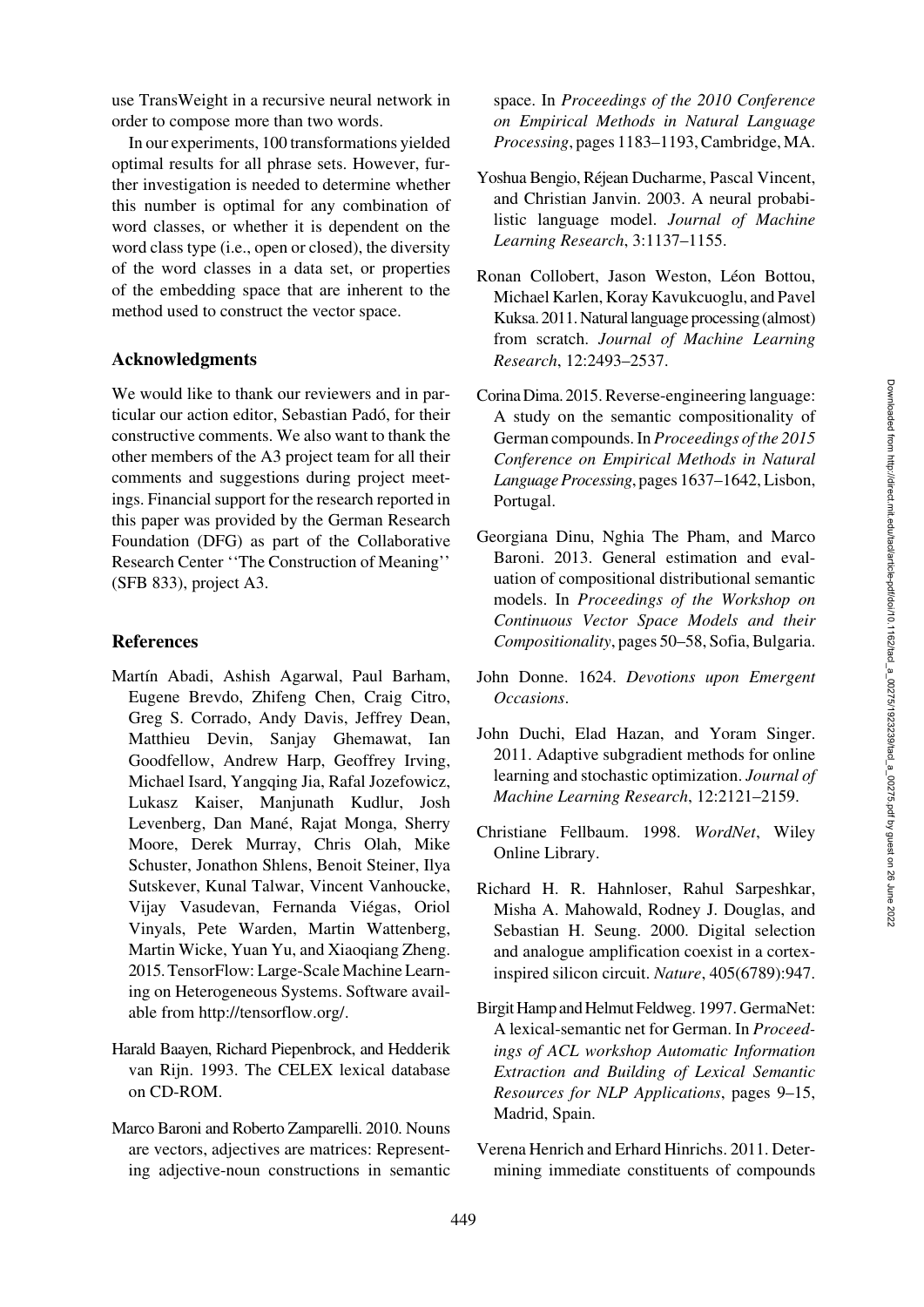in GermaNet. In *Proceedings of the International Conference Recent Advances in Natural Language Processing 2011*, pages 420–426, Hissar, Bulgaria.

- <span id="page-13-13"></span>Karl Moritz Hermann and Phil Blunsom. 2013. The role of syntax in vector space models of compositional semantics. In *Proceedings of the 51st Annual Meeting of the Association for Computational Linguistics (Volume 1: Long Papers)*, pages 894–904, Sofia, Bulgaria.
- <span id="page-13-12"></span>Philipp Koehn. 2005. Europarl: A parallel corpus for statistical machine translation. In *Proceedings of the Tenth Machine Translation Summit (MT Summit X)*, pages 79–86, Phuket, Thailand.
- <span id="page-13-11"></span>Daniël de Kok and Sebastian Pütz. 2019. Style*book for the Tubingen Treebank of Dependency- ¨ parsed German (TüBa-D/DP)*, Seminar für Sprachwissenschaft, Universität Tübingen, Tübingen, Germany.
- <span id="page-13-5"></span>Angeliki Lazaridou, Marco Marelli, Roberto Zamparelli, and Marco Baroni. 2013. Compositionally derived representations of morphologically complex words in distributional semantics. In *Proceedings of the 51st Annual Meeting of the Association for Computational Linguistics (Volume 1: Long Papers)*, pages 1517–1526, Sofia, Bulgaria.
- <span id="page-13-0"></span>Tomas Mikolov, Ilya Sutskever, Kai Chen, Greg S. Corrado, and Jeff Dean. 2013. Distributed representations of words and phrases and their compositionality. In *Advances in Neural Information Processing Systems 26*, pages 3111–3119, Lake Tahoe, NV.
- <span id="page-13-4"></span>Jeff Mitchell and Mirella Lapata. 2010. Composition in distributional models of semantics. *Cognitive Science*, 34(8):1388–1429.
- <span id="page-13-6"></span>Sebastian Padó, Aurélie Herbelot, Max Kisselew, and Jan Šnajder. 2016. Predictability of distributional semantics in derivational word formation. In *Proceedings of COLING 2016, the 26th International Conference on Computational Linguistics: Technical Papers*, pages 1285–1296, Osaka, Japan.
- <span id="page-13-1"></span>Jeffrey Pennington, Richard Socher, and Christopher Manning. 2014. GloVe: Global

vectors for word representation. In *Proceedings of the 2014 Conference on Empirical Methods in Natural Language Processing (EMNLP)*, pages 1532–1543, Doha, Qatar.

- <span id="page-13-10"></span>Roland Schäfer. 2015. Processing and querying large web corpora with the COW14 architecture. In *Proceedings of Challenges in the Management of Large Corpora 3 (CMLC-3)*, pages 28–34, Lancaster, UK.
- <span id="page-13-9"></span>Roland Schafer and Felix Bildhauer. 2012. Build- ¨ ing large corpora from the web using a new efficient tool chain. In *Proceedings of the Eight International Conference on Language Resources and Evaluation (LREC'12)*, pages 486–493, Istanbul, Turkey.
- <span id="page-13-7"></span>Richard Socher, Danqi Chen, Christopher D. Manning, and Andrew Ng. 2013a. Reasoning with neural tensor networks for knowledge base completion. In *Advances in Neural Information Processing Systems 26*, pages 926–934, Lake Tahoe, NV.
- <span id="page-13-3"></span>Richard Socher, Brody Huval, Christopher D. Manning, and Andrew Y. Ng. 2012. Semantic compositionality through recursive matrixvector spaces. In *Proceedings of the 2012 Joint Conference on Empirical Methods in Natural Language Processing and Computational Natural Language Learning*, pages 1201–1211, Jeju Island, Korea.
- <span id="page-13-2"></span>Richard Socher, Christopher D. Manning, and Andrew Y. Ng. 2010. Learning continuous phrase representations and syntactic parsing with recursive neural networks. In *Proceedings of the NIPS-2010 Deep Learning and Unsupervised Feature LearningWorkshop*,pages1–9, Whistler, British Columbia.
- <span id="page-13-8"></span>Richard Socher, Alex Perelygin, Jean Wu, Jason Chuang, Christopher D. Manning, Andrew Ng, and Christopher Potts. 2013b. Recursive deep models for semantic compositionality over a sentiment treebank. In *Proceedings of the 2013 Conference on Empirical Methods in Natural Language Processing*, pages 1631–1642, Seattle, WA.
- <span id="page-13-14"></span>Nitish Srivastava, Geoffrey Hinton, Alex Krizhevsky, Ilya Sutskever, and Ruslan Salakhutdinov. 2014. Dropout: A simple way to prevent neural